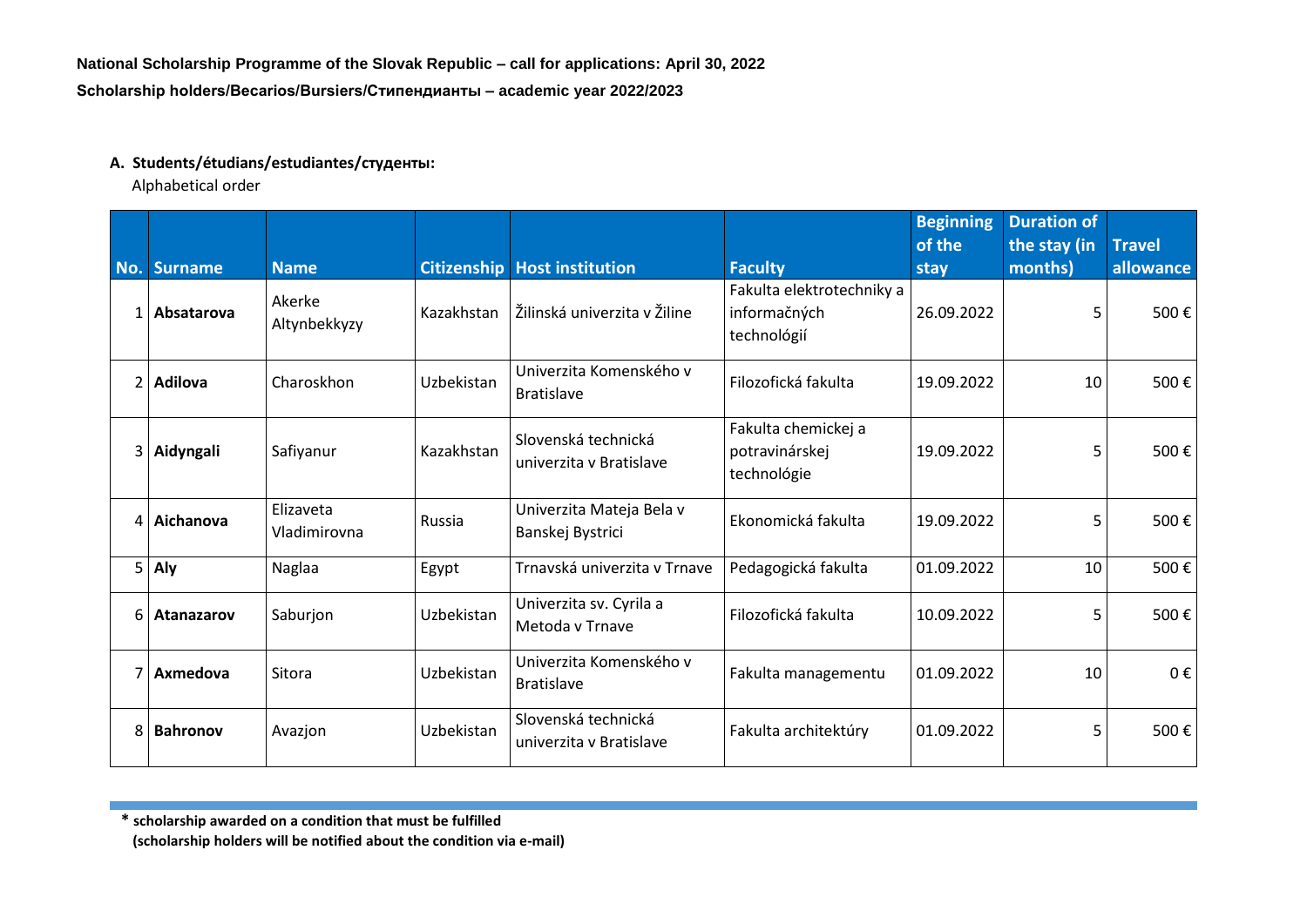| No. Surname   | <b>Name</b>         | <b>Citizenship</b> | <b>Host institution</b>                                          | <b>Faculty</b>                                                   | <b>Beginning</b><br>of the<br>stay | <b>Duration of</b><br>the stay (in<br>months) | <b>Travel</b><br>allowance |
|---------------|---------------------|--------------------|------------------------------------------------------------------|------------------------------------------------------------------|------------------------------------|-----------------------------------------------|----------------------------|
| 9 Bakhtybek   | Bexultan            | Kazakhstan         | Slovenská technická<br>univerzita v Bratislave                   | Fakulta informatiky a<br>informačných<br>technológií             | 19.09.2022                         | 5                                             | 500€                       |
| 10 Baxramova  | Nozima              | Uzbekistan         | Ekonomická univerzita v<br><b>Bratislave</b>                     | Národohospodárska<br>fakulta                                     | 12.09.2022                         | 5                                             | 500€                       |
| 11 Doymuş     | Hayriye Aylin       | Turkey             | Univerzita veterinárskeho<br>lekárstva a farmácie v<br>Košiciach | Univerzita<br>veterinárskeho lekárstva<br>a farmácie v Košiciach | 20.09.2022                         | 5                                             | 250€                       |
| $12$ Ejaz     | Amina               | Pakistan           | Univerzita Mateja Bela v<br>Banskej Bystrici                     | Fakulta prírodných vied                                          | 01.09.2022                         | 10                                            | 500€                       |
| 13 Erkinova   | Mokhinur Zafar Kizi | Uzbekistan         | Ekonomická univerzita v<br><b>Bratislave</b>                     | Národohospodárska<br>fakulta                                     | 12.09.2022                         | 5                                             | 500€                       |
| 14 Fayzieva*  | Guzal               | Uzbekistan         | Univerzita Komenského v<br><b>Bratislave</b>                     | Právnická fakulta                                                | 19.09.2022                         | 5                                             | 500€                       |
| 15 Ganiev     | Azizbek             | Uzbekistan         | Univerzita Komenského v<br><b>Bratislave</b>                     | Fakulta managementu                                              | 1.9.2022                           | 4,5                                           | 500€                       |
| 16 Gaybullaev | Abdulla             | Uzbekistan         | Univerzita Komenského v<br><b>Bratislave</b>                     | Fakulta managementu                                              | 01.09.2022                         | 5                                             | 500€                       |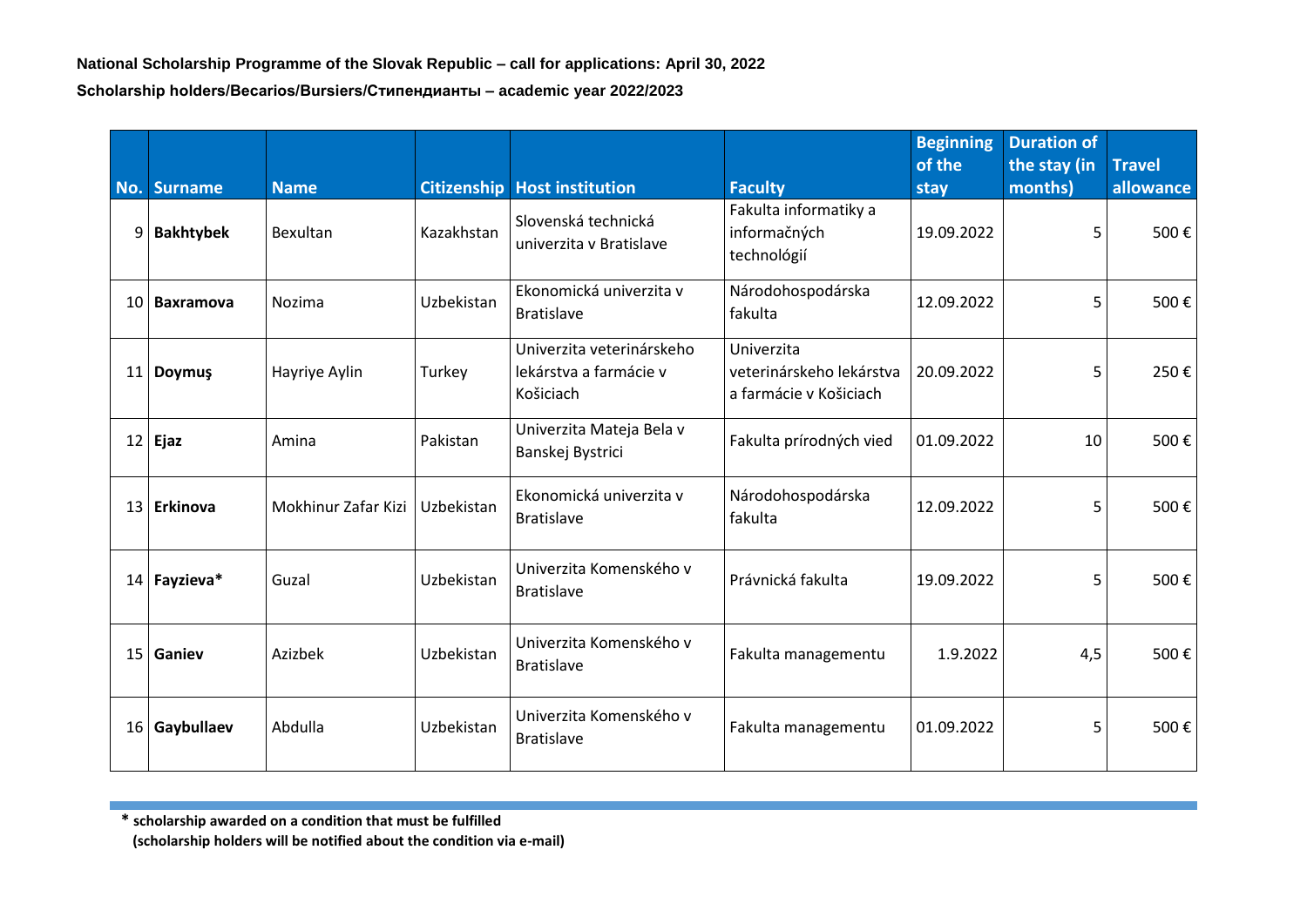| No. | <b>Surname</b>  | <b>Name</b>                   |            | <b>Citizenship   Host institution</b>          | <b>Faculty</b>                                       | <b>Beginning</b><br>of the<br>stay | <b>Duration of</b><br>the stay (in<br>months) | <b>Travel</b><br>allowance |
|-----|-----------------|-------------------------------|------------|------------------------------------------------|------------------------------------------------------|------------------------------------|-----------------------------------------------|----------------------------|
|     | 17 latsko       | Iuliia                        | Russia     | Slovenská technická<br>univerzita y Bratislave | Stavebná fakulta                                     | 01.09.2022                         | 5                                             | 500€                       |
|     | 18   Ibrokhimov | Abrorbek                      | Uzbekistan | Žilinská univerzita v Žiline                   | Fakulta prevádzky a<br>ekonomiky dopravy a<br>spojov | 26.09.2022                         | 5                                             | 500€                       |
|     | 19 Ismailova    | <b>Dilfuza</b><br>Uzakbayevna | Uzbekistan | Univerzita Komenského v<br><b>Bratislave</b>   | Právnická fakulta                                    | 19.09.2022                         | 5                                             | 500€                       |
|     | 20 Jalgasova    | Korkem                        | Uzbekistan | Prešovská univerzita v<br>Prešove              | Filozofická fakulta                                  | 10.09.2022                         | 5                                             | 500€                       |
| 21  | Karimov         | Muhiddin                      | Uzbekistan | Slovenská technická<br>univerzita v Bratislave | Fakulta chemickej a<br>potravinárskej<br>technológie | 19.9.2022                          | 5                                             | 500€                       |
| 22  | <b>Karimov</b>  | Ismoiljon                     | Uzbekistan | Univerzita Mateja Bela v<br>Banskej Bystrici   | Ekonomická fakulta                                   | 19.09.2022                         | 5                                             | 500€                       |
| 23  | Kasamba         | John Songe                    | DR Congo   | Univerzita Komenského v<br><b>Bratislave</b>   | Fakulta managementu                                  | 01.09.2022                         | 5                                             | 500€                       |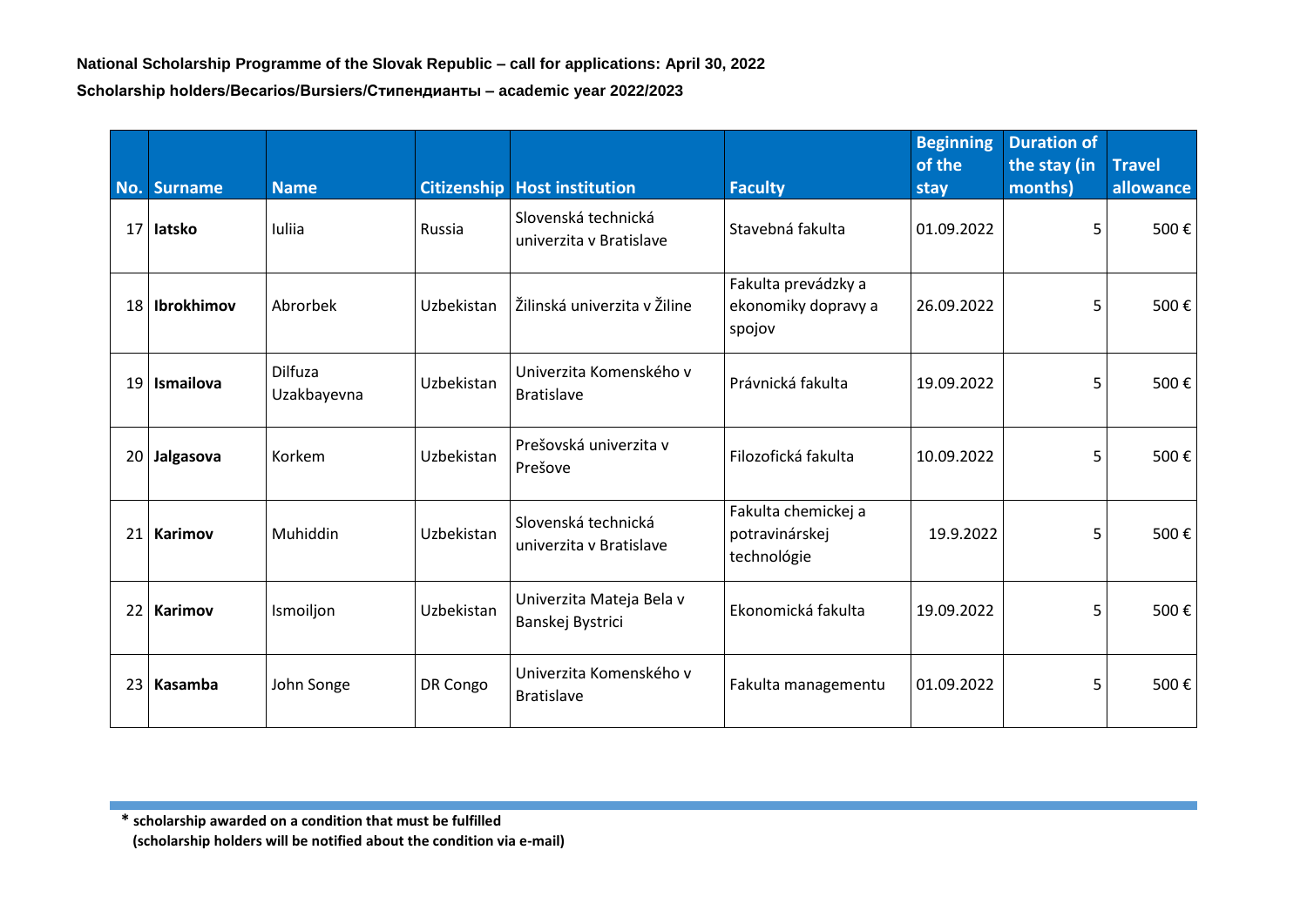|    | No. Surname   | <b>Name</b>                    |            | <b>Citizenship Host institution</b>            | <b>Faculty</b>                                       | <b>Beginning</b><br>of the<br>stay | <b>Duration of</b><br>the stay (in<br>months) | <b>Travel</b><br>allowance |
|----|---------------|--------------------------------|------------|------------------------------------------------|------------------------------------------------------|------------------------------------|-----------------------------------------------|----------------------------|
|    | 24 Khattobov  | Ubaydullo<br><b>Botirovich</b> | Uzbekistan | Ekonomická univerzita v<br><b>Bratislave</b>   | Národohospodárska<br>fakulta                         | 12.09.2022                         | 5                                             | 500€                       |
| 25 | Khayitov*     | Olimjon                        | Uzbekistan | Univerzita Komenského v<br><b>Bratislave</b>   | Právnická fakulta                                    | 19.09.2022                         | 5                                             | 500€                       |
| 26 | Khismatullina | Zarina Tairovna                | Uzbekistan | Ekonomická univerzita v<br><b>Bratislave</b>   | Národohospodárska<br>fakulta                         | 12.09.2022                         | 5                                             | 500€                       |
| 27 | Kolomiiets*   | Polina                         | Ukraine    | Univerzita Mateja Bela v<br>Banskej Bystrici   | Ekonomická fakulta                                   | 19.09.2022                         | 5                                             | 500€                       |
| 28 | Kuchkarov     | Bobur                          | Uzbekistan | Technická univerzita v<br>Košiciach            | Strojnícka fakulta                                   | 01.09.2022                         | 9                                             | 500€                       |
| 29 | Kukonov       | Anvarjon                       | Uzbekistan | Ekonomická univerzita v<br><b>Bratislave</b>   | Národohospodárska<br>fakulta                         | 12.09.2022                         | 5                                             | 500€                       |
|    | 30 Maten      | Alua Erlankyzy                 | Kazakhstan | Slovenská technická<br>univerzita v Bratislave | Fakulta chemickej a<br>potravinárskej<br>technológie | 19.09.2022                         | 5                                             | 500€                       |
| 31 | Mekhmonaliev  | Mukhammadkodir                 | Uzbekistan | Ekonomická univerzita v<br><b>Bratislave</b>   | Národohospodárska<br>fakulta                         | 12.09.2022                         | 5                                             | 500€                       |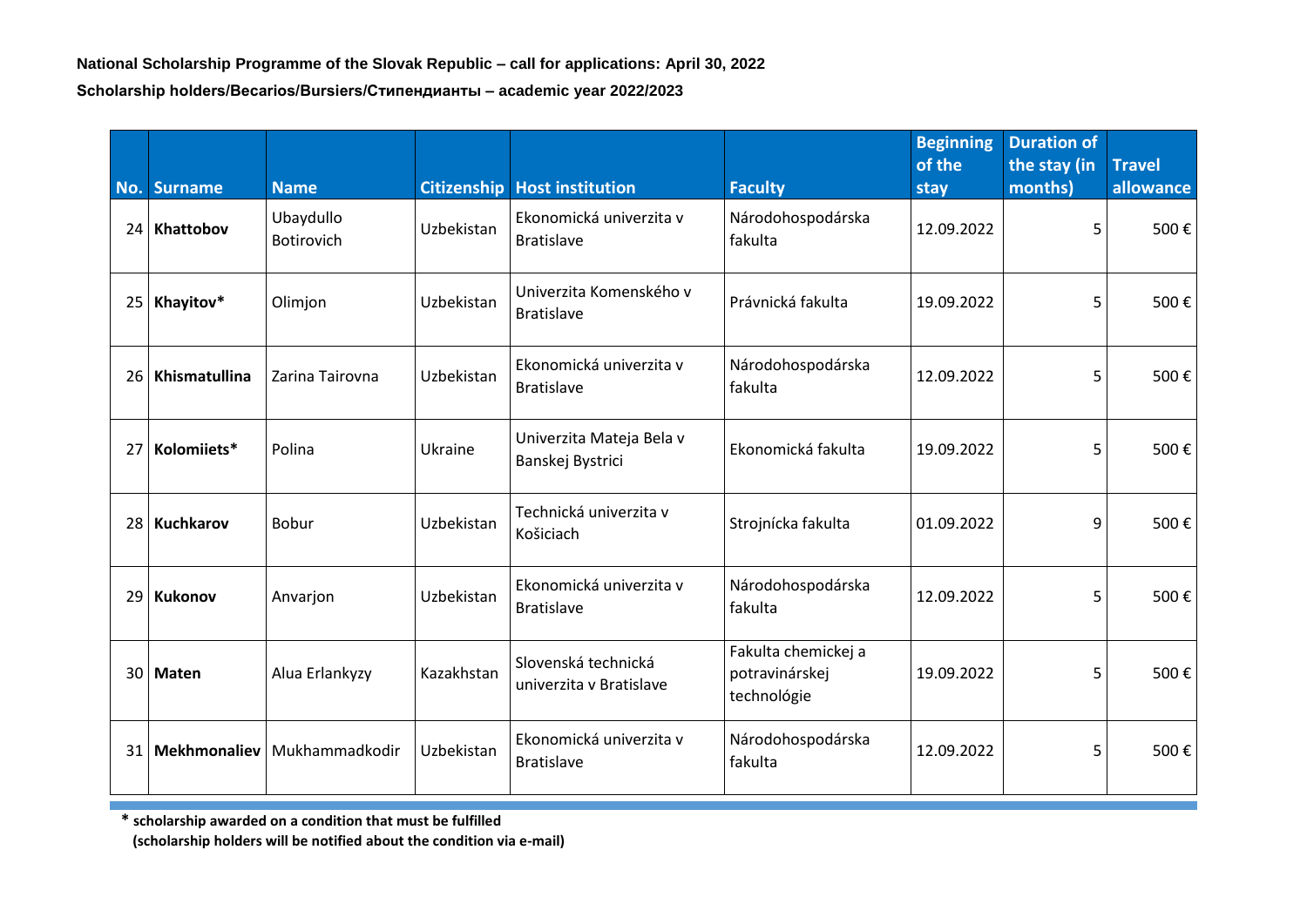| No. | <b>Surname</b>              | <b>Name</b> |            | <b>Citizenship Host institution</b>          | <b>Faculty</b>      | <b>Beginning</b><br>of the<br>stay | <b>Duration of</b><br>the stay (in<br>months) | <b>Travel</b><br>allowance |
|-----|-----------------------------|-------------|------------|----------------------------------------------|---------------------|------------------------------------|-----------------------------------------------|----------------------------|
|     | 32 Mirzaev*                 | Shakhzod    | Uzbekistan | Univerzita Komenského v<br><b>Bratislave</b> | Právnická fakulta   | 19.09.2022                         | 5                                             | 500€                       |
|     | $33$ Nam                    | Anastasiya  | Uzbekistan | Univerzita Komenského v<br><b>Bratislave</b> | Pedagogická fakulta | 19.09.2022                         | 5                                             | 500€                       |
|     | 34 Norboev                  | Abdulaziz   | Uzbekistan | Univerzita P. J. Šafárika v<br>Košiciach     | Filozofická fakulta | 25.09.2022                         | 5                                             | 500€                       |
| 35  | Numonova*                   | Charoskhon  | Uzbekistan | Univerzita Komenského v<br><b>Bratislave</b> | Právnická fakulta   | 19.09.2022                         | 5                                             | 500€                       |
|     | 36 Nurmatova                | Komila      | Uzbekistan | Univerzita P. J. Šafárika v<br>Košiciach     | Filozofická fakulta | 20.09.2022                         | 5                                             | 500€                       |
| 37  | <b>Rakhmonkulov</b> Asadbek |             | Uzbekistan | Univerzita P. J. Šafárika v<br>Košiciach     | Filozofická fakulta | 19.09.2022                         | 5                                             | 500€                       |
| 38  | Ravshanova                  | Aziza       | Uzbekistan | Univerzita Mateja Bela v<br>Banskej Bystrici | Filozofická fakulta | 19.09.2022                         | 5                                             | 500€                       |
|     | 39 Rustamova                | Nazokat     | Uzbekistan | Univerzita Komenského v<br><b>Bratislave</b> | Filozofická fakulta | 19.09.2022                         | 5                                             | 500€                       |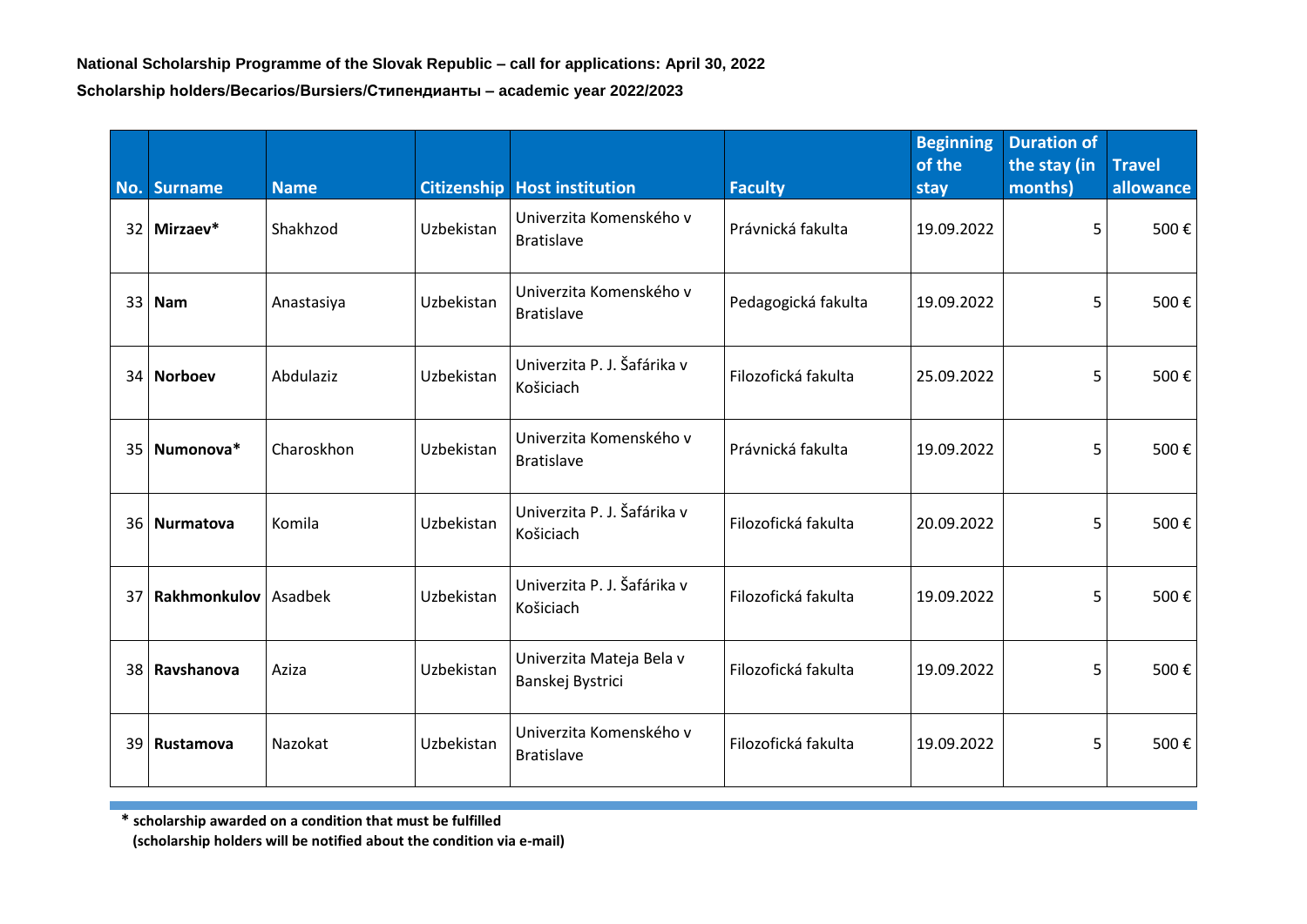|    | No. Surname      | <b>Name</b>   |            | <b>Citizenship Host institution</b>              | <b>Faculty</b>                                       | <b>Beginning</b><br>of the<br>stay | <b>Duration of</b><br>the stay (in<br>months) | <b>Travel</b><br>allowance |
|----|------------------|---------------|------------|--------------------------------------------------|------------------------------------------------------|------------------------------------|-----------------------------------------------|----------------------------|
| 40 | <b>Ruzmetova</b> | Zukhra        | Uzbekistan | Slovenská poľnohospodárska<br>univerzita v Nitre | Fakulta agrobiológie a<br>potravinových zdrojov      | 19.9.2022                          | 5                                             | 500€                       |
| 41 | Sanokulova*      | Elmira        | Uzbekistan | Univerzita P. J. Šafárika v<br>Košiciach         | Filozofická fakulta                                  | 09.09.2022                         | 5                                             | 500€                       |
| 42 | <b>Shermatov</b> | Jonibek       | Uzbekistan | Univerzita Komenského v<br><b>Bratislave</b>     | Fakulta managementu                                  | 01.09.2022                         | 5                                             | 500€                       |
| 43 | Temirzhanova     | <b>Dilnaz</b> | Kazakhstan | Slovenská technická<br>univerzita v Bratislave   | Fakulta chemickej a<br>potravinárskej<br>technológie | 19.09.2022                         | 5                                             | 500€                       |
| 44 | <b>Turaev</b>    | Sherali       | Uzbekistan | Univerzita Komenského v<br><b>Bratislave</b>     | Lekárska fakulta                                     | 19.09.2022                         | 5                                             | 500€                       |
| 45 | <b>Tuychiev</b>  | Umidjon       | Uzbekistan | Univerzita Komenského v<br><b>Bratislave</b>     | Lekárska fakulta                                     | 19.9.2022                          | 5                                             | 500€                       |
| 46 | <b>Uktamova</b>  | Ozodakhon     | Uzbekistan | Univerzita Komenského v<br><b>Bratislave</b>     | Filozofická fakulta                                  | 10.09.2022                         | 5                                             | 500€                       |
| 47 | <b>Ulmasov</b>   | Azamat        | Uzbekistan | Ekonomická univerzita v<br><b>Bratislave</b>     | Národohospodárska<br>fakulta                         | 12.09.2022                         | 5                                             | 500€                       |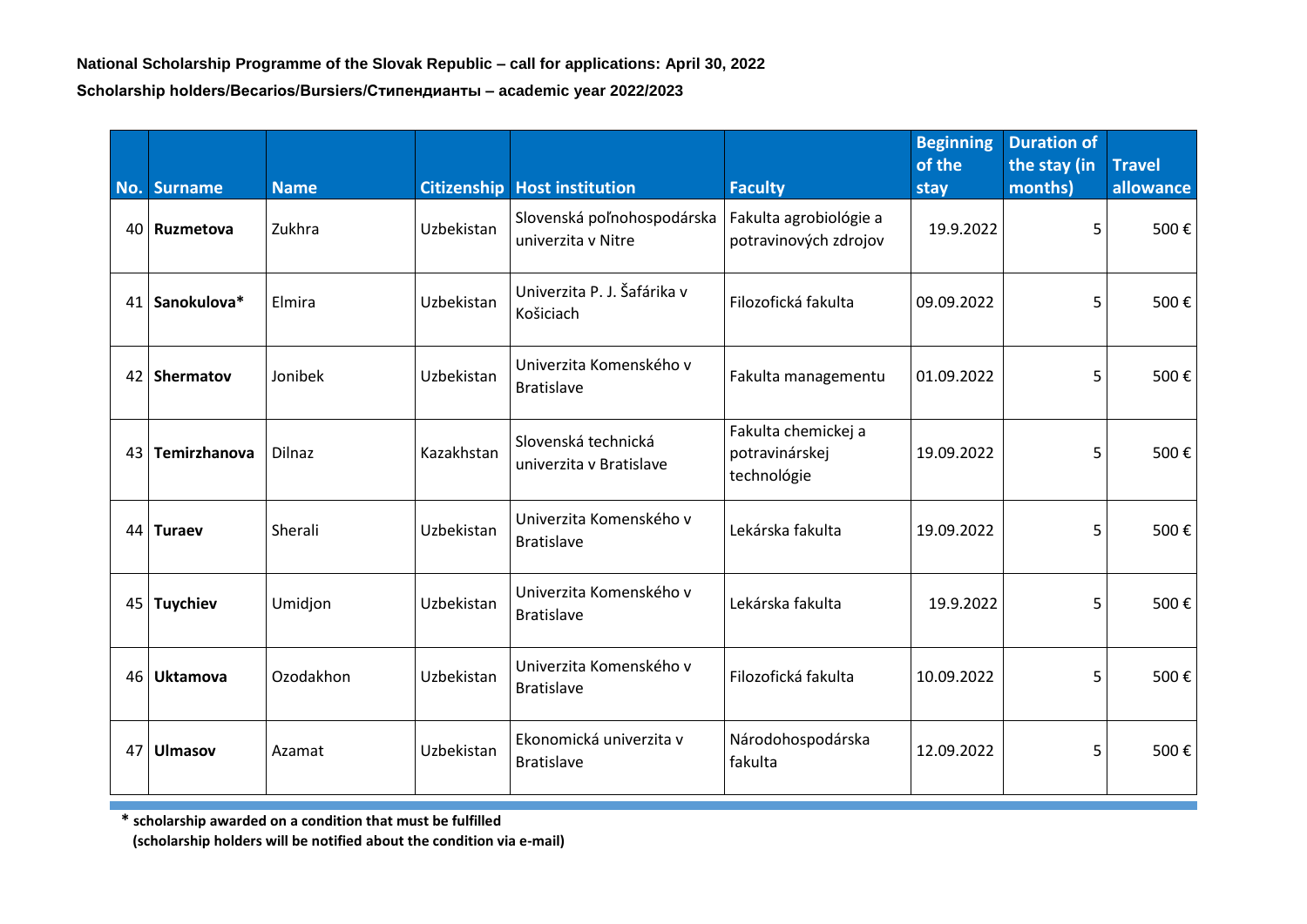| No. | <b>Surname</b> | <b>Name</b>            |            | <b>Citizenship   Host institution</b>          | <b>Faculty</b>                                       | <b>Beginning</b><br>of the<br>stay | <b>Duration of</b><br>the stay (in<br>months) | <b>Travel</b><br>allowance |
|-----|----------------|------------------------|------------|------------------------------------------------|------------------------------------------------------|------------------------------------|-----------------------------------------------|----------------------------|
| 48  | <b>Urolova</b> | Madinakhon             | Uzbekistan | Univerzita Mateja Bela v<br>Banskej Bystrici   | Filozofická fakulta                                  | 10.09.2022                         | 4,5                                           | 500€                       |
| 49  | Uzokova        | Mokhiyakhon            | Uzbekistan | Univerzita Konštantína<br>Filozofa v Nitre     | Fakulta prírodných vied a<br>informatiky             | 10.09.2022                         | 5                                             | 500€                       |
| 50  | Ydryssova      | Akerke<br>Azimkhanovna | Kazakhstan | Slovenská technická<br>univerzita y Bratislave | Fakulta chemickej a<br>potravinárskej<br>technológie | 19.09.2022                         | 5                                             | 500€                       |
| 51  | Yessenov       | Almas                  | Kazakhstan | Slovenská technická<br>univerzita y Bratislave | Fakulta chemickej a<br>potravinárskej<br>technológie | 20.09.2022                         | 5                                             | 500€                       |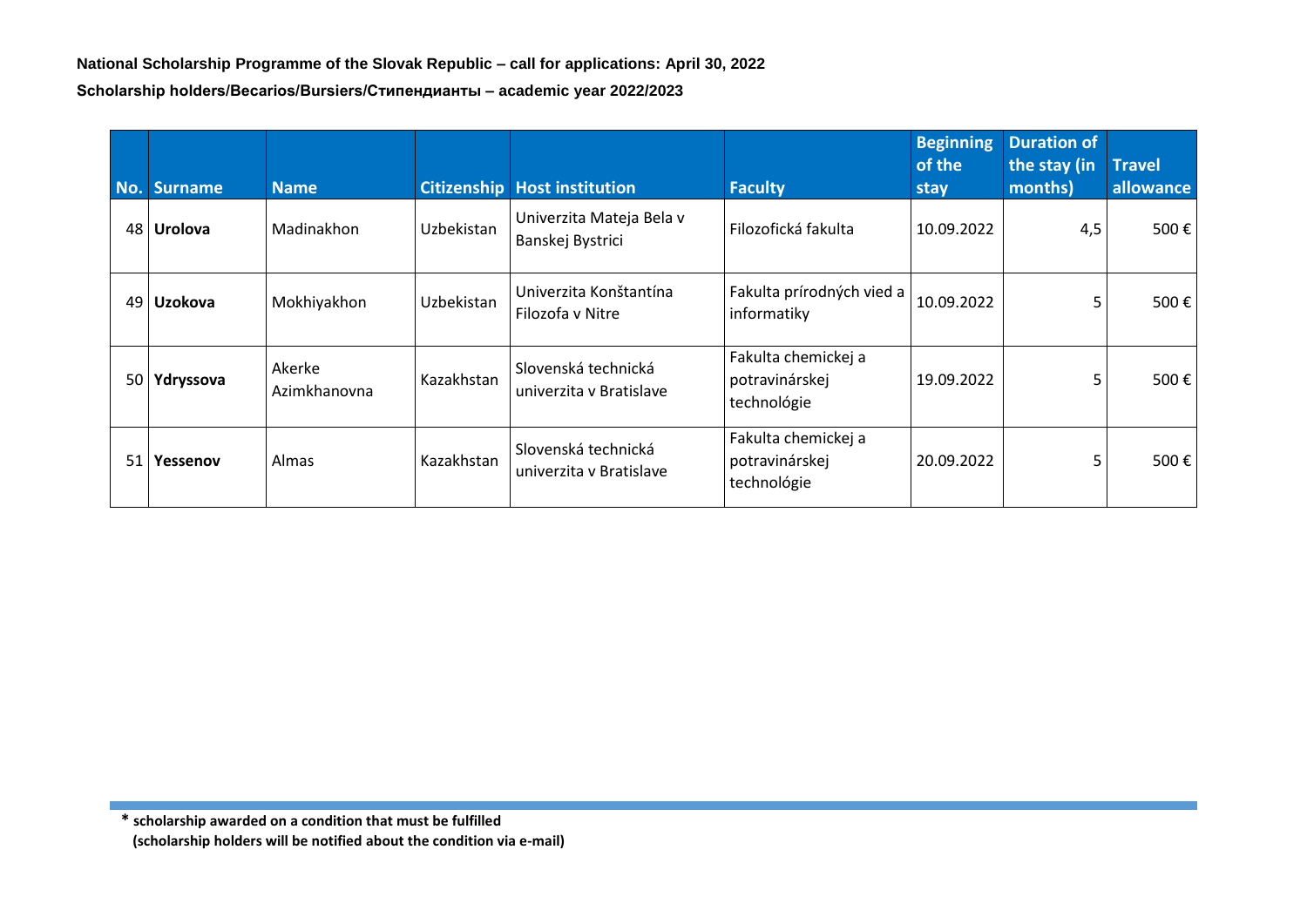## **B. PhD students/estudiantes de doctorado/doctorants/аспиранты:**

Alphabetical order

|     |                      |                              |                        |                                                |                                                   | <b>Beginning</b><br>of the | <b>Duration of</b><br>the stay (in | <b>Travel</b> |
|-----|----------------------|------------------------------|------------------------|------------------------------------------------|---------------------------------------------------|----------------------------|------------------------------------|---------------|
| No. | Surname              | <b>Name</b>                  | <b>Citizenship</b>     | <b>Host institution</b>                        | <b>Faculty</b>                                    | stay                       | months)                            | allowance     |
|     | 1 Afzal              | Shadma                       | India                  | Univerzita Komenského v<br><b>Bratislave</b>   | Prírodovedecká fakulta                            | 04.01.2023                 | 6                                  | 500€          |
|     | 2 Ali                | Abid                         | India                  | Slovenská technická<br>univerzita v Bratislave | Fakulta elektrotechniky a<br>informatiky          | 01.12.2022                 | 5                                  | 500€          |
|     | 3 Ali                | Rafaqat                      | Pakistan               | Žilinská univerzita v Žiline                   | Fakulta riadenia a<br>informatiky                 | 01.09.2022                 | 10                                 | 500€          |
|     | 4 Andrusyshyn        | Vladyslav<br>Kostiantynovych | Ukraine                | Technická univerzita v<br>Košiciach            | Fakulta výrobných<br>technológií v Prešove        | 01.10.2022                 | 6                                  | 250€          |
|     | 5 Belemsobgo*        | Sidnoma Nita                 | <b>Burkina</b><br>Faso | Univerzita Komenského v<br><b>Bratislave</b>   | Právnická fakulta                                 | 01.03.2023                 | 3                                  | 500€          |
|     | 6   Bhandari         | Subhadip                     | India                  | Slovenská technická<br>univerzita y Bratislave | Fakulta chemickej a<br>potravinárskej technológie | 01.02.2023                 | 5                                  | 250€          |
|     | 7 Guthmann           | Jonathan<br>Edward           | Australia              | Univerzita Mateja Bela v<br>Banskej Bystrici   | Filozofická fakulta                               | 01.09.2022                 | 5                                  | 1 000€        |
| 81  | <b>Haro Guerrero</b> | Carolina Evelyn              | Chile                  | Univerzita Mateja Bela v<br>Banskej Bystrici   | Filozofická fakulta                               | 1.5.2023                   | 4                                  | 250€          |

**\* scholarship awarded on a condition that must be fulfilled**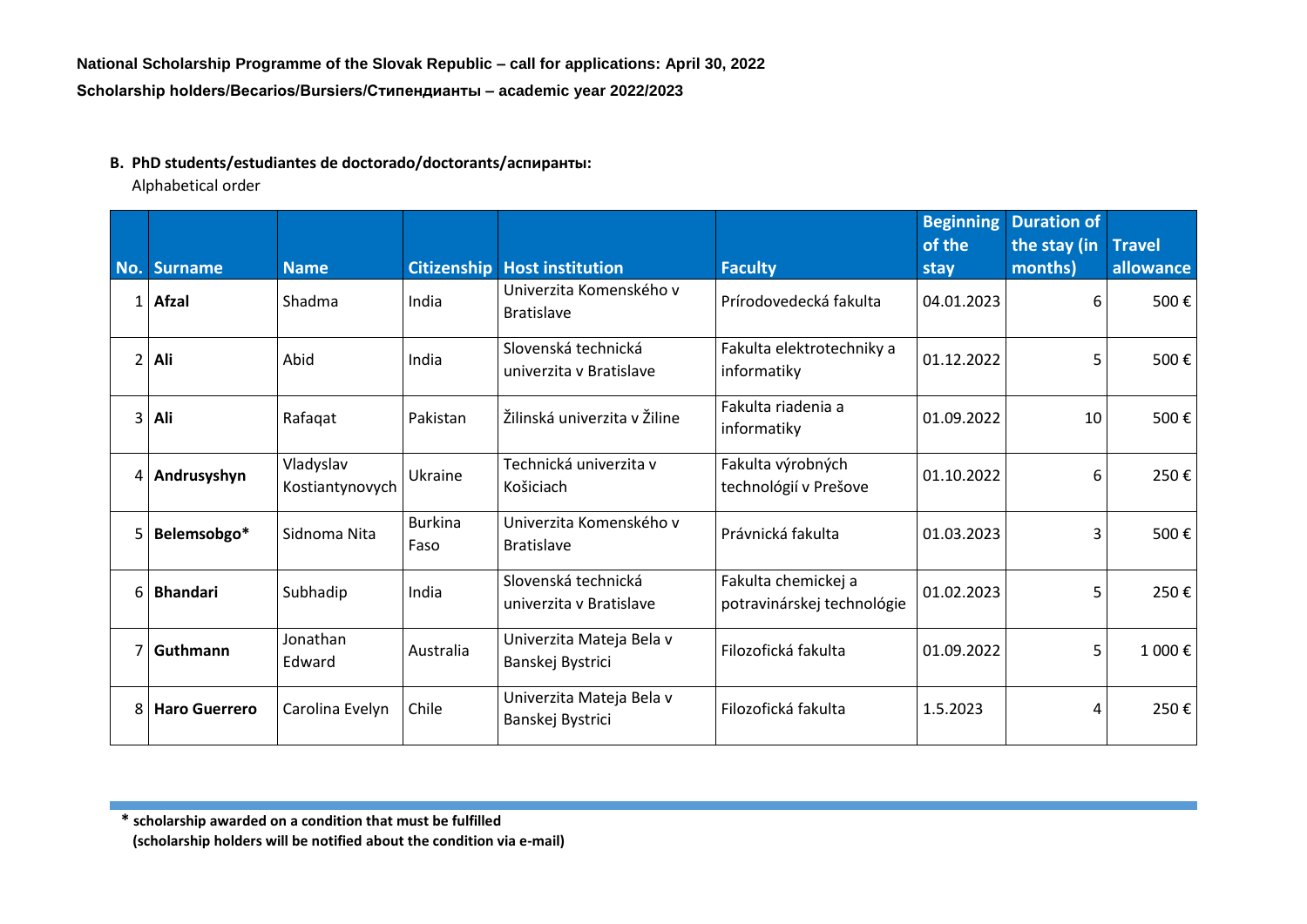| No.             | <b>Surname</b>   | <b>Name</b> | <b>Citizenship</b> | <b>Host institution</b>                        | <b>Faculty</b>                                        | <b>Beginning</b><br>of the<br>stay | <b>Duration of</b><br>the stay (in<br>months) | <b>Travel</b><br>allowance |
|-----------------|------------------|-------------|--------------------|------------------------------------------------|-------------------------------------------------------|------------------------------------|-----------------------------------------------|----------------------------|
| 9 <sup>1</sup>  | <b>Havryliuk</b> | Olesia      | Ukraine            | Prešovská univerzita v<br>Prešove              | Fakulta humanitných a<br>prírodných vied              | 01.09.2022                         | 9                                             | 0€                         |
|                 | 10 Hriekova      | Olesia      | Ukraine            | Slovenská technická<br>univerzita v Bratislave | Stavebná fakulta                                      | 24.09.2022                         | 9                                             | 0€                         |
| 11              | Christaki        | Stamatia    | Greece             | Slovenská akadémia vied                        | Chemický ústav SAV                                    | 01.03.2023                         | 1                                             | 250€                       |
|                 | 12 Chystiakov    | Artem       | Ukraine            | Slovenská technická<br>univerzita v Bratislave | Stavebná fakulta                                      | 01.09.2022                         | 10                                            | 250€                       |
| 13 <sup>1</sup> | Islam            | Zain Ul     | Pakistan           | Žilinská univerzita v Žiline                   | Fakulta elektrotechniky a<br>informačných technológií | 01.09.2022                         | 10                                            | 1 000€                     |
| 14              | Khan             | Sher        | Pakistan           | Univerzita Mateja Bela v<br>Banskej Bystrici   | Ekonomická fakulta                                    | 01.09.2022                         | 9                                             | 500€                       |
| 15 <sup>1</sup> | Kim <sup>*</sup> | Jeonghyun   | South<br>Korea     | Technická univerzita v<br>Košiciach            | Stavebná fakulta                                      | 15.09.2022                         | 6                                             | 250€                       |
|                 | 16 Kucherenko    | Anastasiia  | Ukraine            | Technická univerzita v<br>Košiciach            | Strojnícka fakulta                                    | 19.09.2022                         | 3                                             | 0€                         |
| 17 <sup>1</sup> | Kurbanov         | Firuz       | Uzbekistan         | Univerzita Komenského v<br><b>Bratislave</b>   | Fakulta managementu                                   | 05.09.2022                         | 6                                             | 500€                       |
|                 | 18 López Leyva   | Alberto     | Mexico             | Slovenská technická<br>univerzita y Bratislave | Materiálovotechnologická<br>fakulta v Trnave          | 01.09.2022                         | 10                                            | 1 000€                     |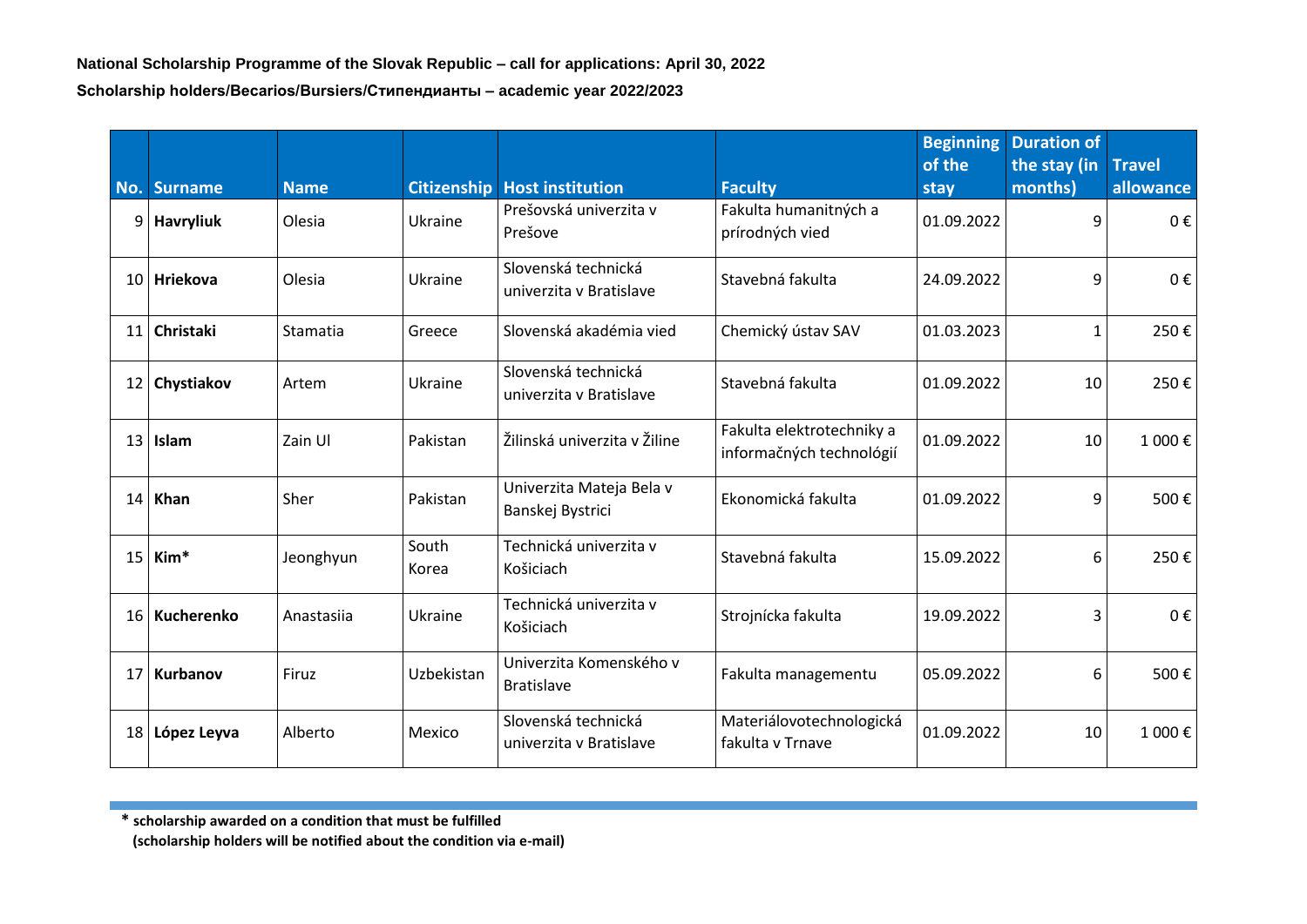| No.             | <b>Surname</b> | <b>Name</b>                 | <b>Citizenship</b> | <b>Host institution</b>                        | <b>Faculty</b>                                    | <b>Beginning</b><br>of the<br>stay | <b>Duration of</b><br>the stay (in<br>months) | <b>Travel</b><br>allowance |
|-----------------|----------------|-----------------------------|--------------------|------------------------------------------------|---------------------------------------------------|------------------------------------|-----------------------------------------------|----------------------------|
| 19 <sub>1</sub> | <b>Mansoor</b> | Adil                        | Pakistan           | Univerzita Komenského v<br><b>Bratislave</b>   | Fakulta managementu                               | 01.11.2022                         | 6                                             | 1 000€                     |
| 20 <sup>1</sup> | <b>Mubarak</b> | Muhammad<br>Faraz           | Pakistan           | Univerzita Komenského v<br><b>Bratislave</b>   | Fakulta managementu                               | 01.11.2022                         | 9                                             | 250€                       |
|                 | 21   Nguyen    | <b>Hieu Duy</b>             | Vietnam            | Slovenský<br>hydrometeorologický ústav         | Slovenský<br>hydrometeorologický ústav            | 01.09.2022                         | $\overline{7}$                                | 1 000€                     |
| 22              | Onça           | Larissa Oliveira            | <b>Brazil</b>      | Slovenská technická<br>univerzita v Bratislave | Fakulta chemickej a<br>potravinárskej technológie | 01.11.2022                         | 10                                            | 1 000€                     |
| 23 <sub>1</sub> | Perevezentseva | Anastassiya<br>Alexandrovna | Kazakhstan         | Univerzita Komenského v<br><b>Bratislave</b>   | Filozofická fakulta                               | 01.09.2022                         | 10                                            | 0€                         |
|                 | $24$ Rahim*    | Aftab                       | Pakistan           | Univerzita Komenského v<br><b>Bratislave</b>   | Fakulta managementu                               | 01.09.2022                         | 6                                             | 500€                       |
| 25              | Sendetskyy*    | Andriy                      | Ukraine            | Univerzita Konštantína<br>Filozofa v Nitre     | Filozofická fakulta                               | 01.09.2022                         | 9                                             | 250€                       |
|                 | 26 Shukh*      | Anastasiia                  | Ukraine            | Slovenská akadémia vied                        | Centrum biológie rastlín a<br>biodiverzity SAV    | 01.09.2022                         | 3                                             | 250€                       |
| 27 <sup>1</sup> | Singh          | Amit Kuamr                  | India              | Univerzita Komenského v<br><b>Bratislave</b>   | Fakulta sociálnych a<br>ekonomických vied         | 01.01.2023                         | 9                                             | 500€                       |
|                 | 28 Siregar     | Hajizah Azmi                | Indonesia          | Slovenská technická<br>univerzita v Bratislave | Stavebná fakulta                                  | 06.12.2022                         | 5                                             | 1 000€                     |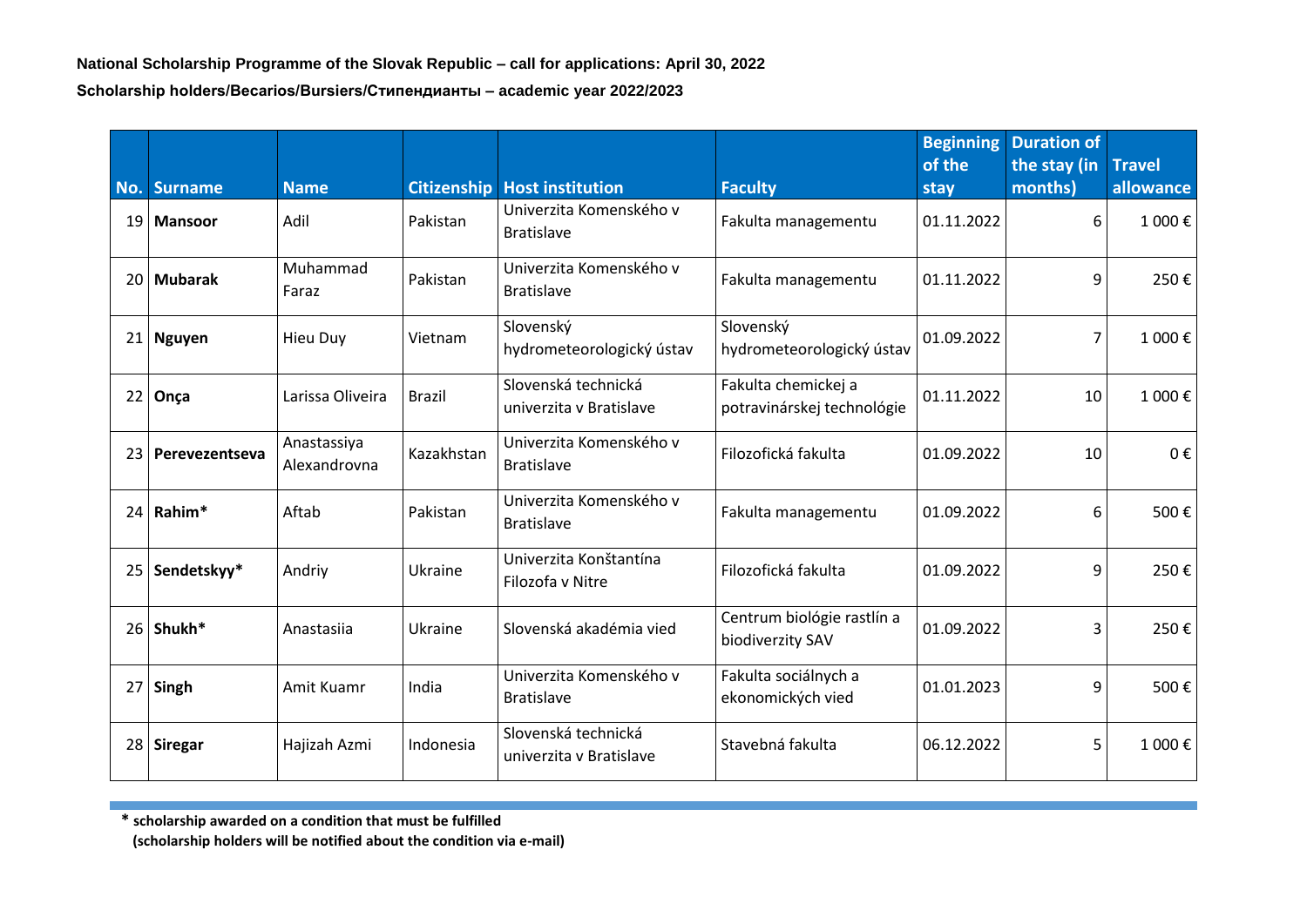| No.             | <b>Surname</b> | <b>Name</b>        |          | <b>Citizenship Host institution</b>            | <b>Faculty</b>          | <b>Beginning</b><br>of the<br>stay | <b>Duration of</b><br>the stay (in<br>months) | <b>Travel</b><br>allowance |
|-----------------|----------------|--------------------|----------|------------------------------------------------|-------------------------|------------------------------------|-----------------------------------------------|----------------------------|
|                 | 29 Slivets     | Evgenii            | Russia   | Slovenská technická<br>univerzita y Bratislave | Stavebná fakulta        | $ 01.09.2022\rangle$               | 10                                            | 250€                       |
| 30 <sup>1</sup> | Tikuye*        | Birhan<br>Getachew | Ethiopia | Slovenská akadémia vied                        | Geografický ústav SAV   | 15.10.2022                         |                                               | 500€                       |
| 31              | Yaseen         | Andaleeb           | Pakistan | Univerzita Konštantína<br>Filozofa v Nitre     | Fakulta prírodných vied | 01.09.2022                         | 9                                             | 500 $\varepsilon$          |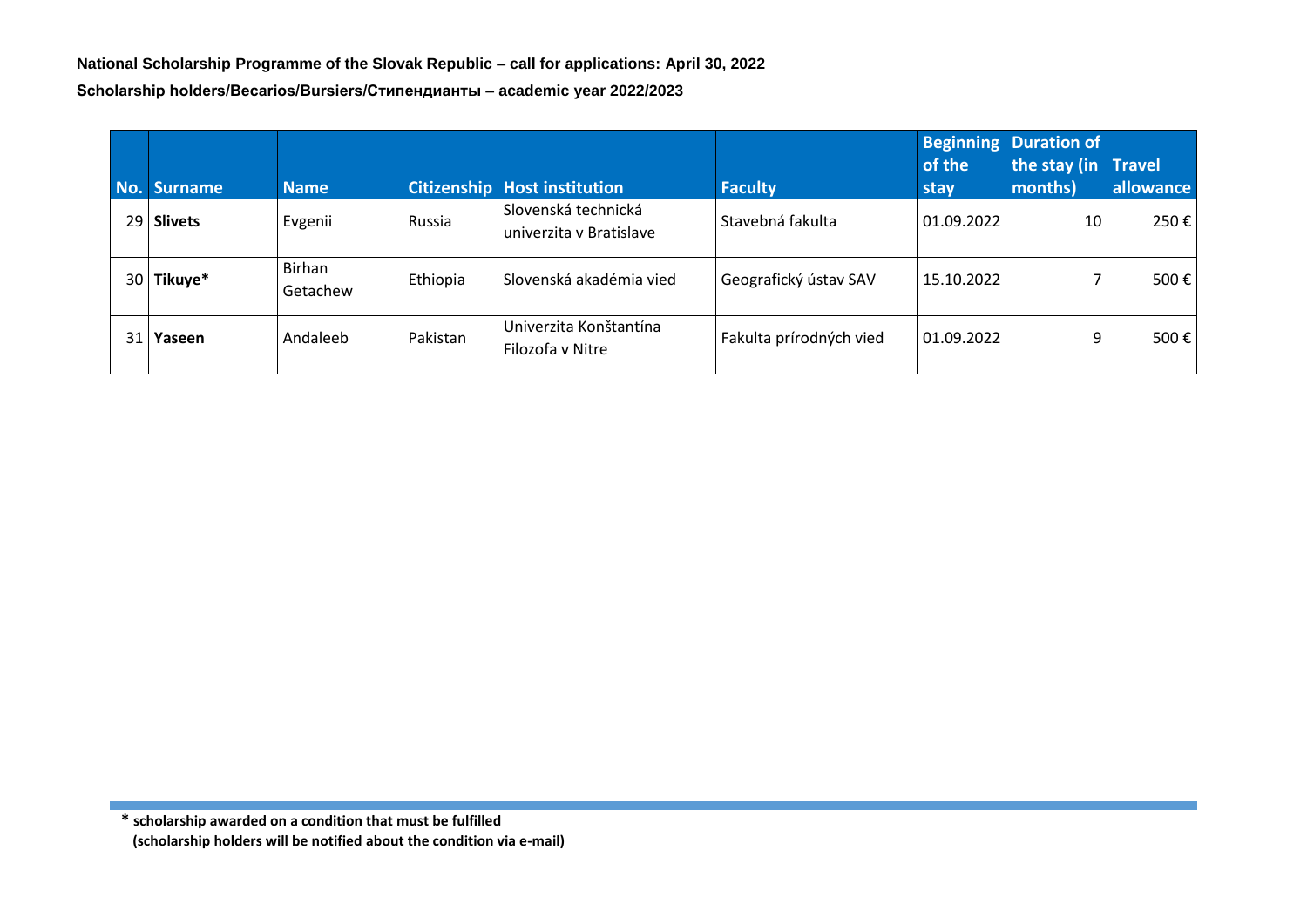## **C. University Teachers and Researchers/profesores universtitarios y investigadores/enseignants universitaires et chercheurs/преподаватели ВУЗов и научные сотрудники:**

Alphabetical order

| No.            | <b>Surname</b> | <b>Name</b>              | <b>Citizenship</b> | <b>Host institution</b>                        | <b>Faculty</b>                                    | <b>Beginning</b><br>of the stay | <b>Duration of</b><br>the stay (in<br>months) |
|----------------|----------------|--------------------------|--------------------|------------------------------------------------|---------------------------------------------------|---------------------------------|-----------------------------------------------|
| $\mathbf{1}$   | Abdelfadil     | Khaled<br>Mohamed        | Egypt              | Univerzita Komenského v<br><b>Bratislave</b>   | Prírodovedecká fakulta                            | 01.11.2022                      | 10                                            |
| $\overline{2}$ | Abouelenin     | Mahmoud Atya<br>Elmeligy | Egypt              | Slovenská akadémia vied                        | Ústav polymérov SAV                               | 25.04.2023                      | 7                                             |
| 3              | Adelisardou    | Fatemeh                  | Irán               | Univerzita Konštantína<br>Filozofa v Nitre     | Fakulta prírodných vied                           | 01.09.2022                      | 10                                            |
| $\overline{4}$ | Adem*          | Muhamed                  | Etiópia            | Slovenská akadémia vied                        | Centrum biológie rastlín a<br>biodiverzity SAV    | 01.10.2022                      | 10                                            |
| 5              | Agheb          | Maria                    | Irán               | Slovenská akadémia vied                        | Ústav materiálového výskumu<br>SAV                | 01.09.2022                      | 10                                            |
| 6              | Ahmadi         | <b>Isa</b>               | Irán               | Slovenská akadémia vied                        | Ústav stavebníctva a<br>architektúry SAV          | 1.9.2022                        | 8                                             |
|                | Akinnawo       | Christianah<br>Aarinola  | Nigéria            | Slovenská technická<br>univerzita y Bratislave | Fakulta chemickej a<br>potravinárskej technológie | 01.02.2023                      | 10                                            |
| 8              | <b>Akpang</b>  | Clement Emeka            | Nigéria            | Univerzita Komenského v<br><b>Bratislave</b>   | Filozofická fakulta                               | 01.09.2022                      | 9                                             |

**\* scholarship awarded on a condition that must be fulfilled**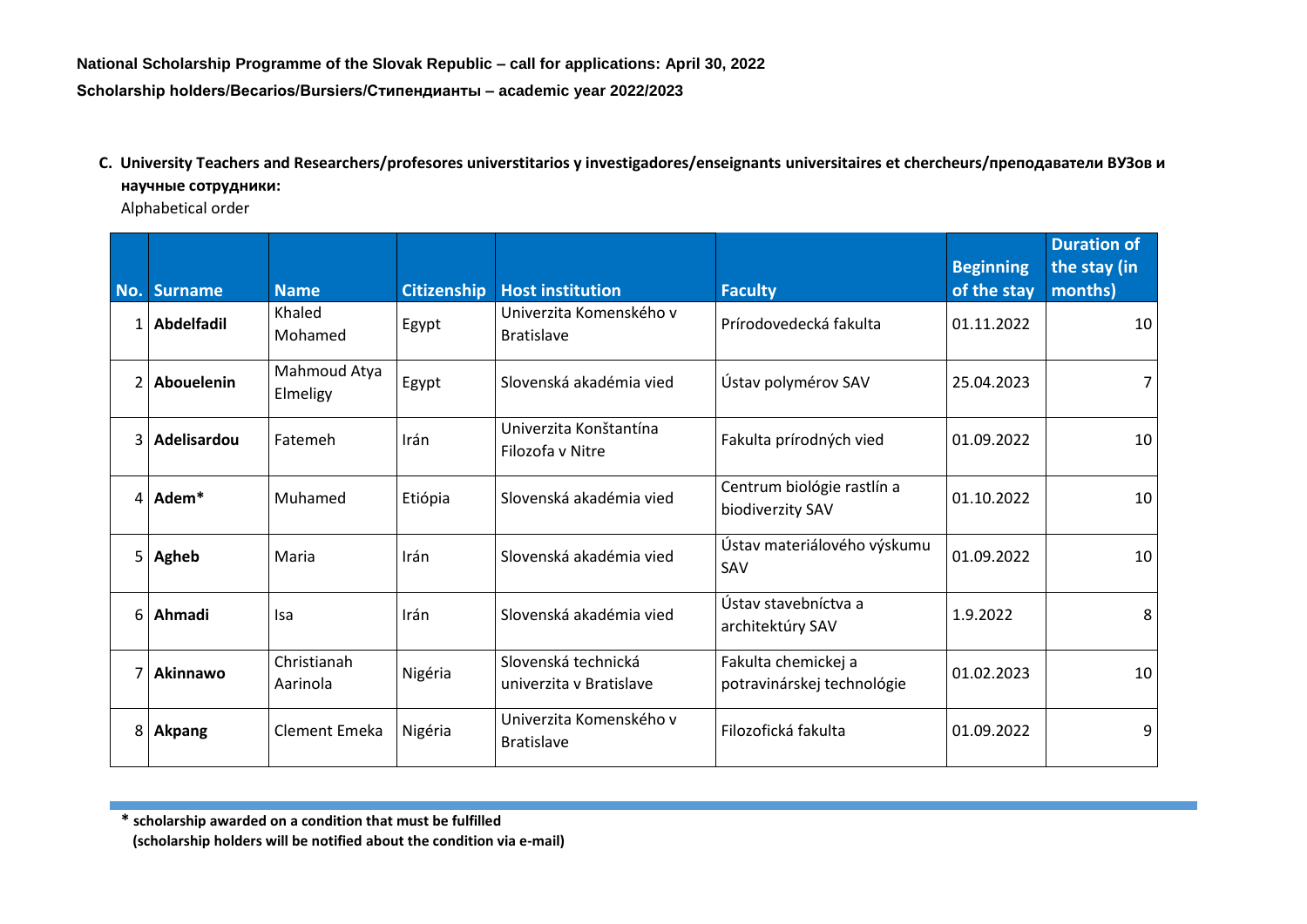|                 | No. Surname             | <b>Name</b>                          | <b>Citizenship</b> | <b>Host institution</b>                      | <b>Faculty</b>         | <b>Beginning</b><br>of the stay | <b>Duration of</b><br>the stay (in<br>months) |
|-----------------|-------------------------|--------------------------------------|--------------------|----------------------------------------------|------------------------|---------------------------------|-----------------------------------------------|
| 9               | <b>Antoniuk</b>         | Nataliia                             | Ukrajina           | Prešovská univerzita v<br>Prešove            | Fakulta manažmentu     | 07.01.2023                      | 4                                             |
|                 | 10 Arian Zad            | Hamid                                | Irán               | Univerzita P. J. Šafárika v<br>Košiciach     | Prírodovedecká fakulta | 01.09.2022                      | 10                                            |
|                 | 11 Avazkhodjaev         | Salokhiddin<br>Shakhabiddinovi<br>ch | Uzbekistan         | Univerzita Komenského v<br><b>Bratislave</b> | Fakulta managementu    | 01.09.2022                      | 9                                             |
|                 | 12 Beshley              | Mykola                               | Ukrajina           | Univerzita Komenského v<br><b>Bratislave</b> | Fakulta managementu    | 01.10.2022                      | 10                                            |
|                 | 13 Beshley              | Halyna<br>Volodymyrivna              | Ukrajina           | Univerzita Komenského v<br><b>Bratislave</b> | Fakulta managementu    | 01.10.22                        | 10                                            |
| 14 <sup>1</sup> | Bilanych                | Lyudmyla<br>Vitaliivna               | Ukrajina           | Prešovská univerzita v<br>Prešove            | Fakulta manažmentu     | 01.09.2022                      | 5                                             |
|                 | 15 Butsykina            | Yevheniia                            | Ukrajina           | Prešovská univerzita v<br>Prešove            | Filozofická fakulta    | 01.02.2023                      | 6                                             |
| 16 <sup>1</sup> | <b>Celik Cogal</b>      | Gamze                                | Turecko            | Slovenská akadémia vied                      | Ústav polymérov SAV    | 01.09.2022                      | 10                                            |
| 17              | Dehghani Sanij          | Fereshteh                            | Irán               | Univerzita P. J. Šafárika v<br>Košiciach     | Prírodovedecká fakulta | 01.10.2022                      | 10                                            |
| 18              | Dr. Ing. Kovács<br>Csc. | Béla                                 | Maďarsko           | Technická univerzita v<br>Košiciach          | Strojnícka fakulta     | 01.09.2022                      | 10                                            |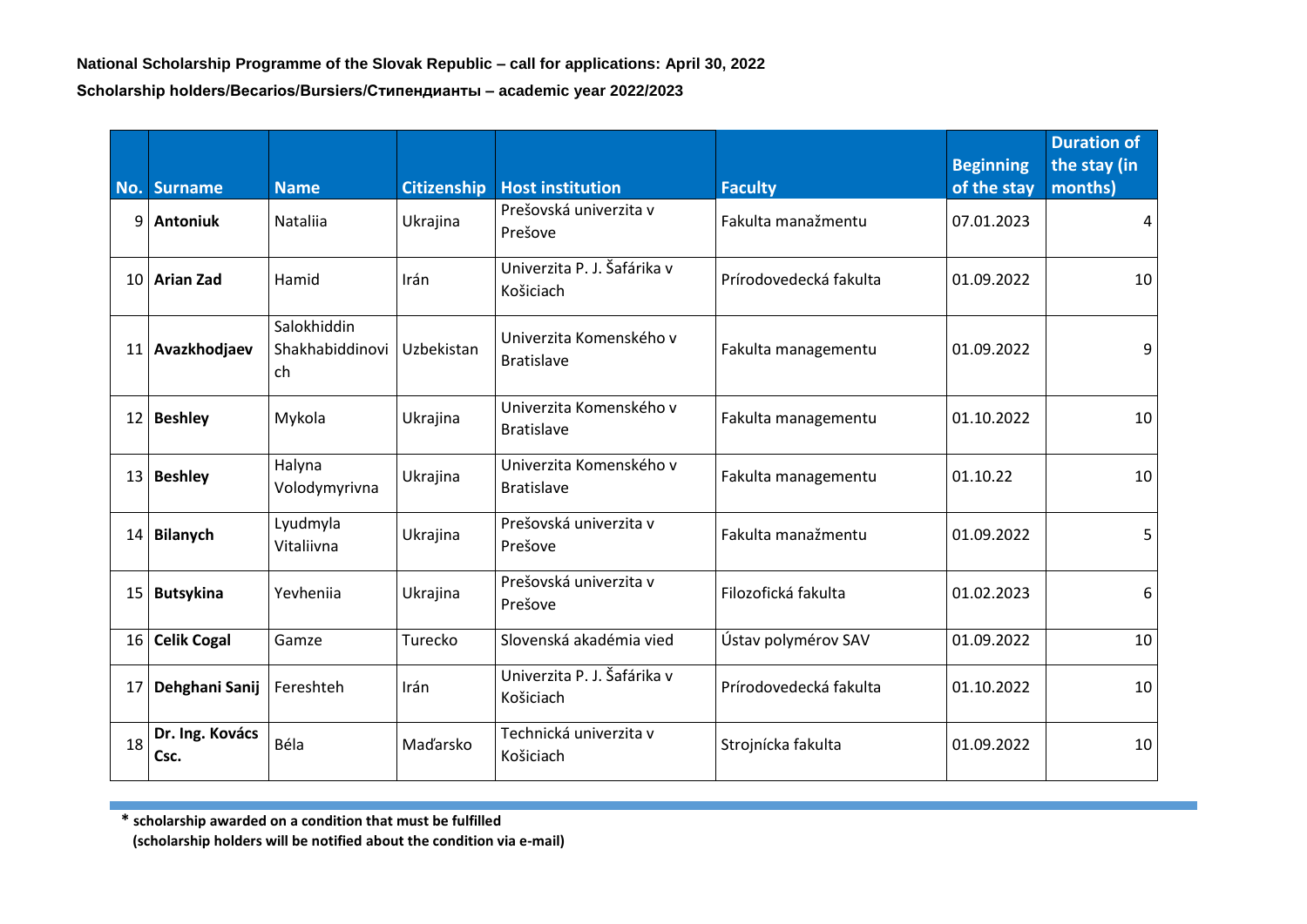|    | No. Surname      | <b>Name</b>               | <b>Citizenship</b> | <b>Host institution</b>                                       | <b>Faculty</b>                                    | <b>Beginning</b><br>of the stay | <b>Duration of</b><br>the stay (in<br>months) |
|----|------------------|---------------------------|--------------------|---------------------------------------------------------------|---------------------------------------------------|---------------------------------|-----------------------------------------------|
|    | 19 <b>Đurđić</b> | Slađana                   | Srbsko             | Slovenská technická<br>univerzita v Bratislave                | Fakulta chemickej a<br>potravinárskej technológie | 01.10.2022                      | 10                                            |
|    | 20 Fedushko      | Solomiia                  | Ukrajina           | Univerzita Komenského v<br><b>Bratislave</b>                  | Fakulta managementu                               | 05.09.2022                      | 10                                            |
| 21 | <b>Filippov</b>  | Sergei                    | Rusko              | Slovenská akadémia vied                                       | Fyzikálny ústav SAV                               | 01.09.2022                      | 10                                            |
|    | 22 Giombini      | Lisa                      | Taliansko          | Prešovská univerzita v<br>Prešove                             | Filozofická fakulta                               | 01.09.2022                      | 2                                             |
|    | 23 Gladushyna    | Raisa                     | Ukrajina           | Univerzita Mateja Bela v<br>Banskej Bystrici                  | Filozofická fakulta                               | 01.09.2022                      | 10                                            |
|    | 24 Grygorieva    | Olga                      | Ukrajina           | Národné poľnohospodárske a<br>potravinárske centrum<br>(NPPC) | Výskumný ústav rastlinnej<br>výroby v Piešťanoch  | 01.11.2022                      | 5                                             |
|    | 25 Grytsenko     | Oleksandr<br>Mykolayovych | Ukrajina           | Technická univerzita v<br>Košiciach                           | Strojnícka fakulta                                | 19.09.2022                      | 3                                             |
|    | 26 Guryanova     | Lidiya<br>Semenivna       | Ukrajina           | Ekonomická univerzita v<br><b>Bratislave</b>                  | Národohospodárska fakulta                         | 01.10.2022                      | 7                                             |
| 27 | Handzilevska     | Halyna                    | Ukrajina           | Žilinská univerzita v Žiline                                  | Fakulta humanitných vied                          | 01.09.2022                      | 10                                            |
| 28 | Hovorukha        | Vira                      | Ukrajina           | Prešovská univerzita v<br>Prešove                             | Fakulta humanitných a<br>prírodných vied          | 01.09.2022                      | 10                                            |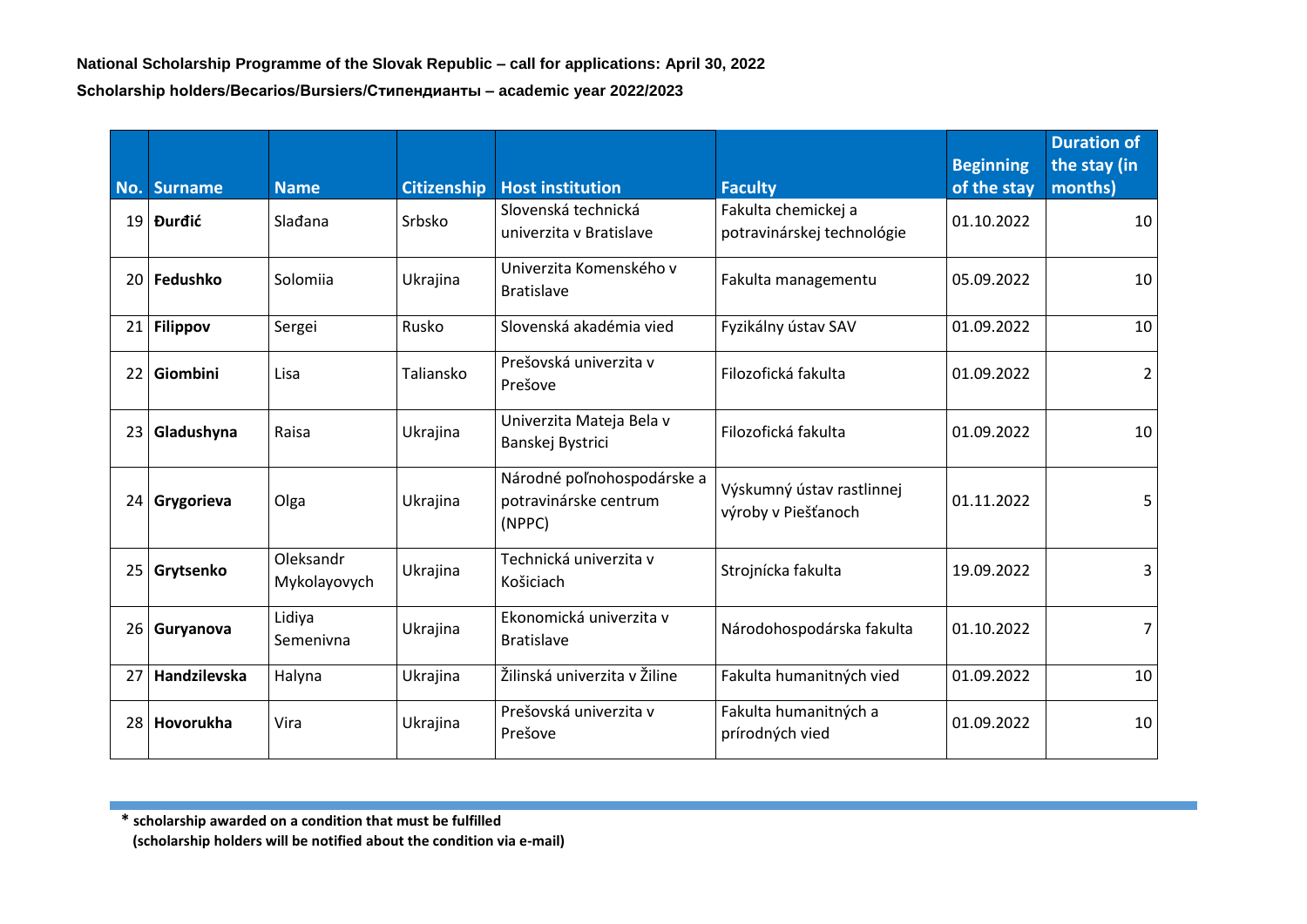|      | No. Surname    | <b>Name</b>          | <b>Citizenship</b> | <b>Host institution</b>                          | <b>Faculty</b>                                      | <b>Beginning</b><br>of the stay | <b>Duration of</b><br>the stay (in<br>months) |
|------|----------------|----------------------|--------------------|--------------------------------------------------|-----------------------------------------------------|---------------------------------|-----------------------------------------------|
|      | $29$ Hudz      | <b>Natalija</b>      | Ukrajina           | Slovenská poľnohospodárska<br>univerzita v Nitre | Fakulta agrobiológie a<br>potravinových zdrojov     | 01.07.2023                      | 2                                             |
|      | 30 Hysa        | Oksana<br>Andrijivna | Ukrajina           | Univerzita Komenského v<br><b>Bratislave</b>     | Filozofická fakulta                                 | 01.10.2022                      | 10                                            |
|      | $31$ Chang     | Muhammad<br>Saleem   | Pakistan           | Slovenská akadémia vied                          | Ústav zoológie SAV                                  | 01.09.2022                      | 10                                            |
| 32   | Chukhlantseva  | Natalia              | Ukrajina           | Slovenská akadémia vied                          | Biomedicínske centrum SAV                           | 01.09.2022                      | 10                                            |
|      | 33 laromenko   | Sergii               | Ukrajina           | Slovenská akadémia vied                          | Geografický ústav SAV                               | 01.02.2023                      | $\overline{3}$                                |
|      | 34 Ivanov      | Vitalii              | Ukrajina           | Technická univerzita v<br>Košiciach              | Fakulta výrobných technológií v<br>Prešove          | 01.11.2022                      | 6                                             |
|      | 35   Karatayev | Marat                | Kazachstan         | Slovenská poľnohospodárska<br>univerzita v Nitre | Fakulta európskych štúdií a<br>regionálneho rozvoja | 01.02.2023                      | 10                                            |
| 36 I | Karimi Riabi   | Elaheh               | Irán               | Slovenská akadémia vied                          | Ústav svetovej literatúry SAV                       | 01.12.2022                      | 10                                            |
| 37   | Kavetskyy      | Taras                | Ukrajina           | Slovenská akadémia vied                          | Fyzikálny ústav SAV                                 | 01.09.2022                      | 3                                             |
| 38   | <b>Kenges</b>  | Kairat               | Kazachstan         | Slovenská akadémia vied                          | Ústav geotechniky SAV                               | 01.12.2022                      | 8                                             |
|      | 39 Kepuladze   | Giorgi               | Gruzínsko          | Univerzita Komenského v<br><b>Bratislave</b>     | Fakulta sociálnych a<br>ekonomických vied           | 01.10.2022                      | $\mathbf{1}$                                  |
|      | 40 Kic-Drgas   | Joanna<br>Sławomira  | Poľsko             | Univerzita Konštantína<br>Filozofa v Nitre       | Pedagogická fakulta                                 | 01.04.2023                      | $\overline{2}$                                |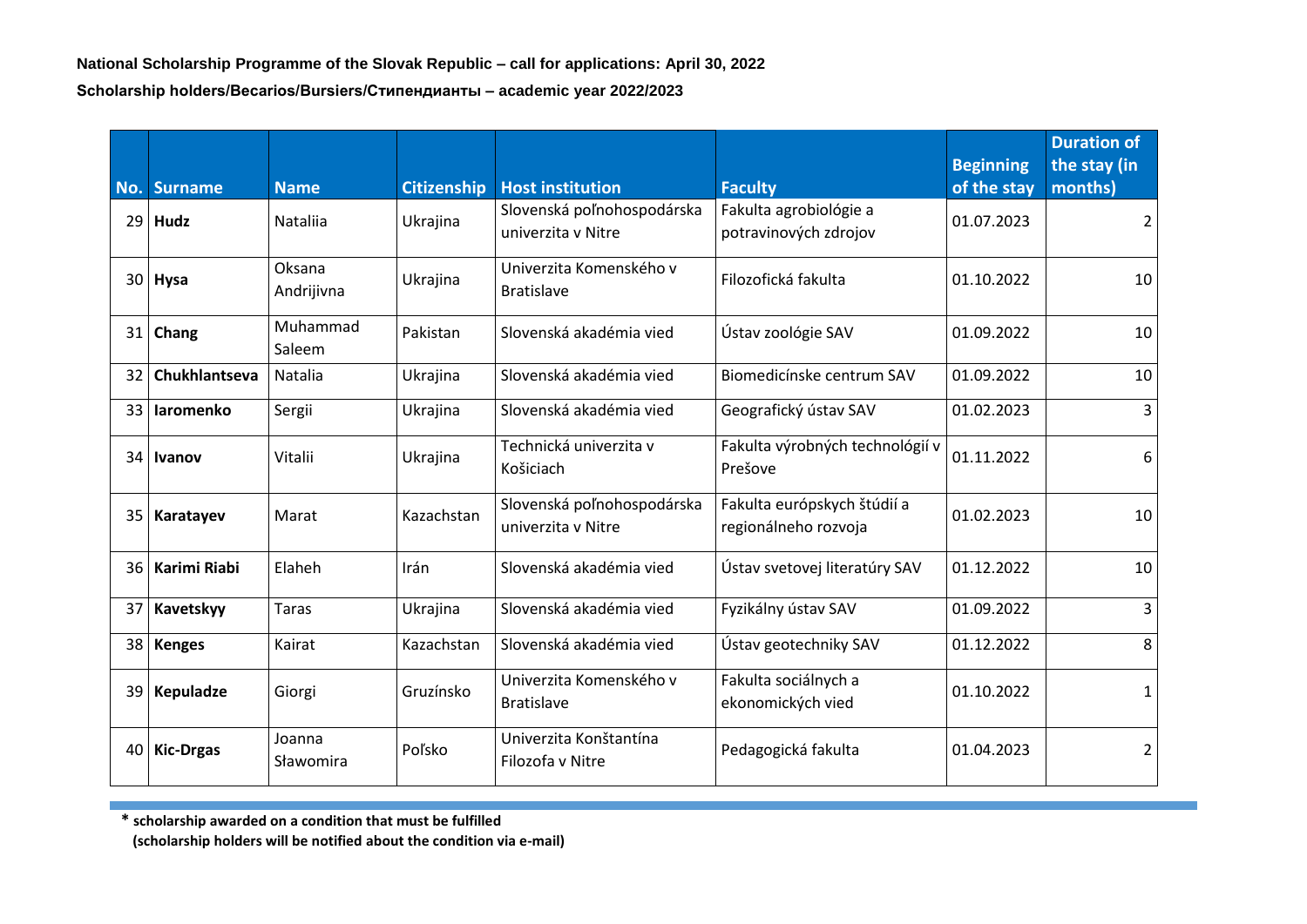|                 | No. Surname      | <b>Name</b>                | <b>Citizenship</b> | <b>Host institution</b>                        | <b>Faculty</b>                                | <b>Beginning</b><br>of the stay | <b>Duration of</b><br>the stay (in<br>months) |
|-----------------|------------------|----------------------------|--------------------|------------------------------------------------|-----------------------------------------------|---------------------------------|-----------------------------------------------|
| 41 <sup>1</sup> | <b>Kichaieva</b> | Oksana                     | Ukrajina           | Slovenská technická<br>univerzita v Bratislave | Stavebná fakulta                              | 01.09.2022                      | 5                                             |
|                 | 42 Klapetek      | Martin                     | Česko              | Univerzita Komenského v<br><b>Bratislave</b>   | Filozofická fakulta                           | 13.02.2023                      | 5                                             |
|                 | 43 Kolupaieva    | Irina                      | Ukrajina           | Ekonomická univerzita v<br><b>Bratislave</b>   | Národohospodárska fakulta                     | 1.10.2022                       | 9                                             |
|                 | 44 Krasinskyi    | Volodymyr                  | Ukrajina           | Technická univerzita v<br>Košiciach            | Strojnícka fakulta                            | 12.09.2022                      | 3                                             |
|                 | 45 Kubilay       | Sevda                      | Turecko            | Žilinská univerzita v Žiline                   | Fakulta humanitných vied                      | 01.09.2022                      | 8                                             |
|                 | 46 Kurbatova     | Tetiana                    | Ukrajina           | Univerzita Komenského v<br><b>Bratislave</b>   | Filozofická fakulta                           | 01.10.2022                      | 10                                            |
| 47              | Kuzmanović       | <b>Branka</b><br>Kostantin | Srbsko             | Vysoká škola výtvarných<br>umení v Bratislave  | Vysoká škola výtvarných umení<br>v Bratislave | 01.04.2023                      | 1                                             |
|                 | 48 Lisnyak       | Vladyslav                  | Ukrajina           | Prešovská univerzita v<br>Prešove              | Fakulta humanitných a<br>prírodných vied      | 01.09.2022                      | 6                                             |
|                 | 49 Lukovska      | Olha                       | Ukrajina           | Vysoká škola výtvarných<br>umení v Bratislave  | Vysoká škola výtvarných umení<br>v Bratislave | 01.10.2022                      | $\overline{7}$                                |
|                 | $50$ Lyzun       | Mariia<br>Wolodymyriwna    | Ukrajina           | Univerzita Mateja Bela v<br>Banskej Bystrici   | Ekonomická fakulta                            | 24.10.2022                      | 8                                             |
| 51              | <b>Makota</b>    | Oksana                     | Ukrajina           | Slovenská akadémia vied                        | Ústav geotechniky SAV                         | 01.03.2023                      | 9                                             |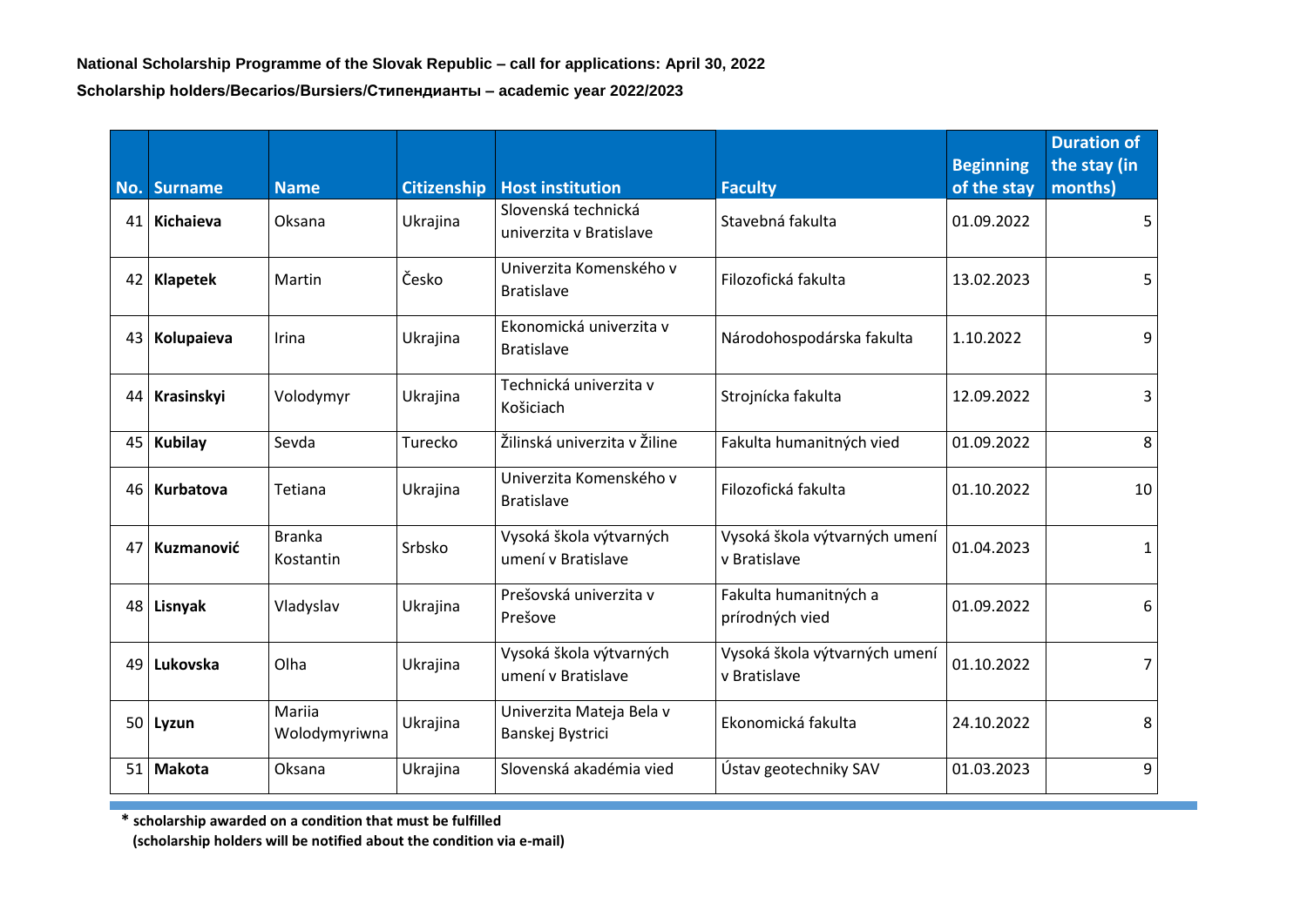|     | No. Surname        | <b>Name</b>              | <b>Citizenship</b> | <b>Host institution</b>                          | <b>Faculty</b>                                    | <b>Beginning</b><br>of the stay | <b>Duration of</b><br>the stay (in<br>months) |
|-----|--------------------|--------------------------|--------------------|--------------------------------------------------|---------------------------------------------------|---------------------------------|-----------------------------------------------|
| 521 | <b>Malakhovska</b> | Tetyana<br>Oleksandrivna | Ukrajina           | Prešovská univerzita v<br>Prešove                | Fakulta humanitných a<br>prírodných vied          | 01.09.2022                      | 4                                             |
| 531 | Marsakova          | Vladyslava               | Ukrajina           | Slovenská akadémia vied                          | Astronomický ústav SAV                            | 01.10.2022                      | 9                                             |
|     | 54   Matsukevich   | Iryna                    | Bielorusko         | Slovenská technická<br>univerzita y Bratislave   | Fakulta chemickej a<br>potravinárskej technológie | 01.04.2023                      | 8                                             |
|     | 55 Mihus           | Iryna                    | Ukrajina           | Univerzita Mateja Bela v<br>Banskej Bystrici     | Ekonomická fakulta                                | 01.09.2022                      | 10                                            |
|     | 56 Moravskyi       | Volodymyr                | Ukrajina           | Technická univerzita v<br>Košiciach              | Strojnícka fakulta                                | 19.09.2022                      | 3                                             |
| 57  | Moskalenko         | Olena                    | Ukrajina           | Žilinská univerzita v Žiline                     | Fakulta humanitných vied                          | 01.09.2022                      | 10                                            |
|     | 58 Mussapirova*    | Lyazzat<br>Arkhatovna    | Kazachstan         | Slovenská akadémia vied                          | Ústav geotechniky SAV                             | 01.02.2023                      | 8                                             |
|     | 59 Neshta          | Anna                     | Ukrajina           | Slovenská technická<br>univerzita v Bratislave   | Materiálovotechnologická<br>fakulta v Trnave      | 01.09.2022                      | 4                                             |
|     | 60   Nestorenko    | Tetyana                  | Ukrajina           | Ekonomická univerzita v<br><b>Bratislave</b>     | Národohospodárska fakulta                         | 01.09.2022                      | 10                                            |
|     | 61 Niazkar         | Majid                    | Irán               | Slovenská poľnohospodárska<br>univerzita v Nitre | Fakulta záhradníctva a<br>krajinného inžinierstva | 01.04.2023                      | 6                                             |
|     | 62 Oganesyan       | Koryun                   | Arménsko           | Slovenská akadémia vied                          | Ústav experimentálnej fyziky<br>SAV               | 01.10.2022                      | 10                                            |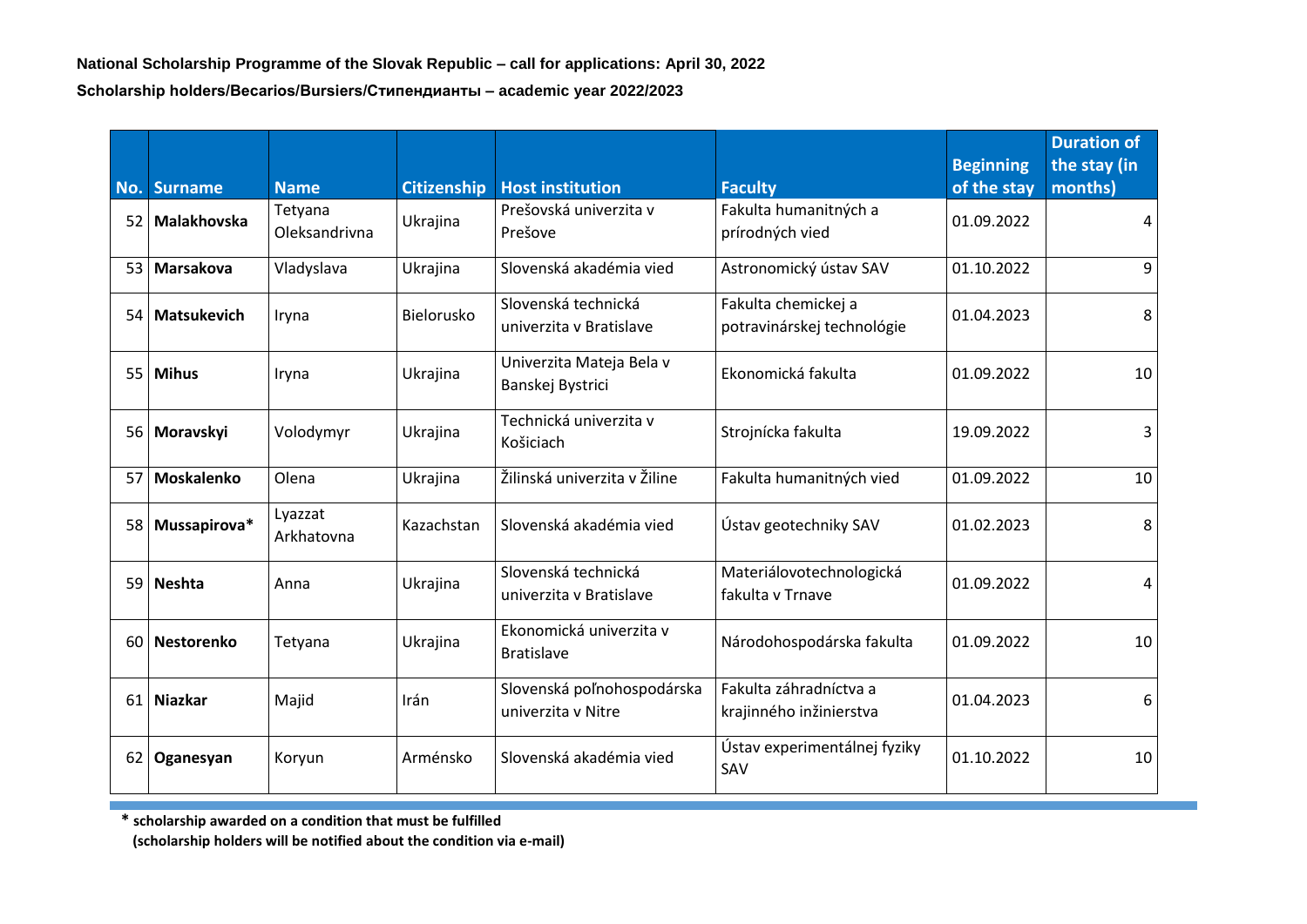|      | No. Surname       | <b>Name</b>            | <b>Citizenship</b> | <b>Host institution</b>                      | <b>Faculty</b>                                       | <b>Beginning</b><br>of the stay | <b>Duration of</b><br>the stay (in<br>months) |
|------|-------------------|------------------------|--------------------|----------------------------------------------|------------------------------------------------------|---------------------------------|-----------------------------------------------|
| 63   | <b>Oleksich</b>   | Zhanna                 | Ukrajina           | Ekonomická univerzita v<br><b>Bratislave</b> | Fakulta hospodárskej<br>informatiky                  | 05.09.2022                      | 4                                             |
| 64   | Önkal             | Güncel                 | Turecko            | Slovenská akadémia vied                      | Filozofický ústav SAV                                | 03.10.2022                      | 10                                            |
| 65   | <b>Ostroha</b>    | Ruslan<br>Oleksiiovych | Ukrajina           | Technická univerzita v<br>Košiciach          | Strojnícka fakulta                                   | 17.10.2022                      | 10                                            |
|      | 66   Paluanov     | Bakhitbay              | Uzbekistan         | Univerzita sv. Cyrila a Metoda<br>v Trnave   | Fakulta masmediálnej<br>komunikácie                  | 10.10.2022                      | 1                                             |
| 67   | Parkhomenko       | <b>Natalija</b>        | Ukrajina           | Univerzita Komenského v<br><b>Bratislave</b> | Fakulta managementu                                  | 01.09.2022                      | 10                                            |
| 68 l | Pavlenko          | Ivan                   | Ukrajina           | Technická univerzita v<br>Košiciach          | Fakulta výrobných technológií v<br>Prešove           | 01.11.2022                      | 6                                             |
| 69 I | Polishchuk        | Volodymyr              | Ukrajina           | Technická univerzita v<br>Košiciach          | Letecká fakulta                                      | 01.10.2022                      | 9                                             |
|      | 70 Ryier          | Yanina                 | Bielorusko         | Univerzita Komenského v<br><b>Bratislave</b> | Filozofická fakulta                                  | 01.02.2023                      | 3                                             |
|      | 71 Rymarenko      | Sergii                 | Ukrajina           | Univerzita Mateja Bela v<br>Banskej Bystrici | Fakulta politických vied a<br>medzinárodných vzťahov | 1.9.2022                        | 8                                             |
| 72 I | <b>Samoilenko</b> | Oksana                 | Ukrajina           | Prešovská univerzita v<br>Prešove            | Fakulta humanitných a<br>prírodných vied             | 01.09.2022                      | 10                                            |
|      | 73 Sarapultsev    | Alexey Petrovich       | Rusko              | Slovenská akadémia vied                      | Centrum biovied SAV                                  | 01.03.2023                      | 5                                             |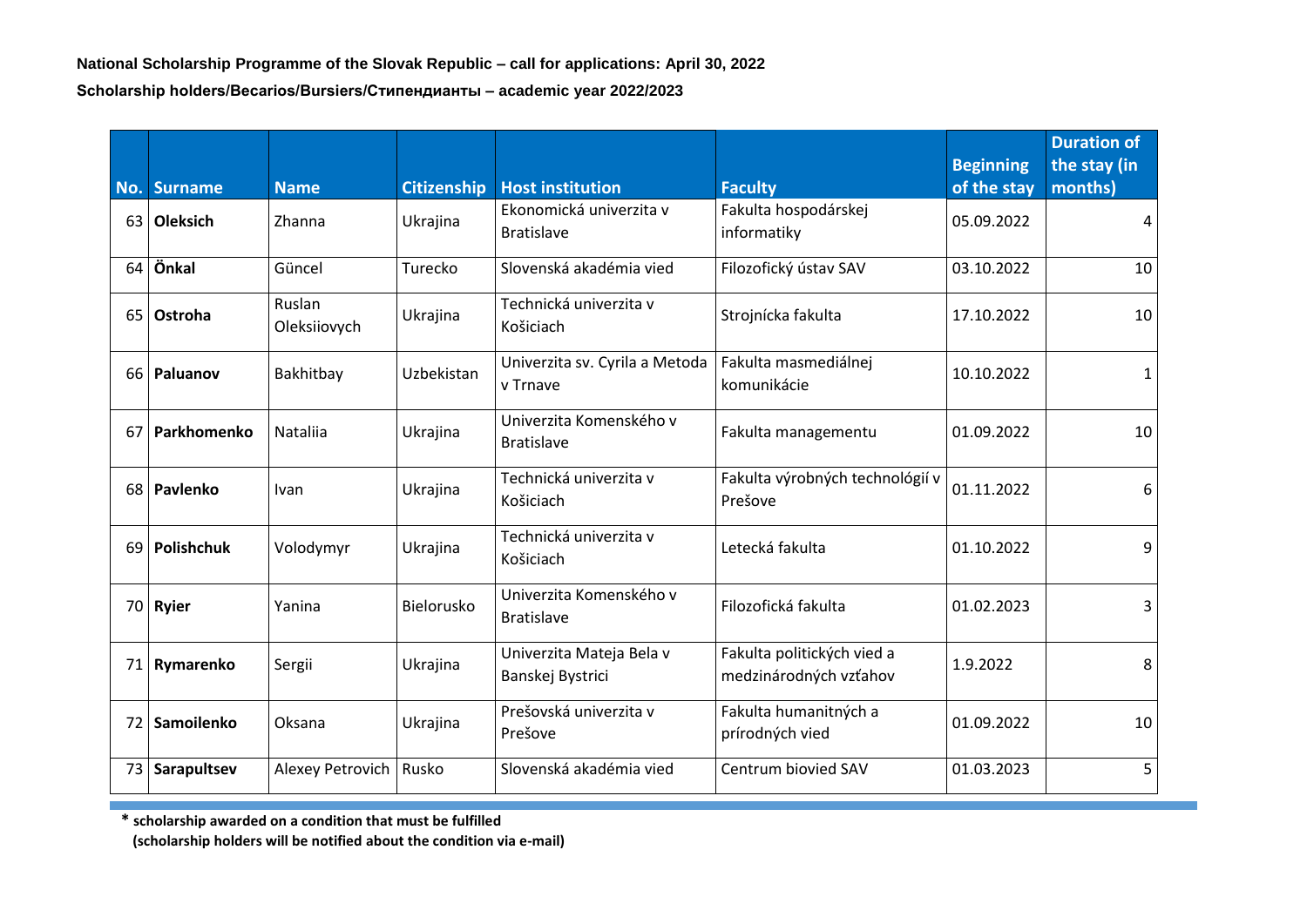| No.  | <b>Surname</b>   | <b>Name</b>             | <b>Citizenship</b> | <b>Host institution</b>                        | <b>Faculty</b>                                        | <b>Beginning</b><br>of the stay | <b>Duration of</b><br>the stay (in<br>months) |
|------|------------------|-------------------------|--------------------|------------------------------------------------|-------------------------------------------------------|---------------------------------|-----------------------------------------------|
|      | 74   Semko       | Volodymyr               | Ukrajina           | Slovenská technická<br>univerzita v Bratislave | Stavebná fakulta                                      | 01.09.2022                      | 10                                            |
|      | 75 Serpeninova   | Yulija Serhijvna        | Ukrajina           | Ekonomická univerzita v<br><b>Bratislave</b>   | Fakulta hospodárskej<br>informatiky                   | 01.09.2022                      | 9                                             |
|      | 76 Shahriari     | Shahla                  | Irán               | Slovenská technická<br>univerzita v Bratislave | Fakulta chemickej a<br>potravinárskej technológie     | 01.12.2022                      | 10                                            |
| 77 I | <b>Shekhawat</b> | Gyan Singh              | India              | Slovenská akadémia vied                        | Centrum biológie rastlín a<br>biodiverzity SAV        | 15.09.2022                      | 5                                             |
|      | 78 Sikora        | Bozena                  | Poľsko             | Prešovská univerzita v<br>Prešove              | Fakulta humanitných a<br>prírodných vied              | 01.12.2022                      | 10                                            |
|      | 79 Skydanenko    | Maksym                  | Ukrajina           | Technická univerzita v<br>Košiciach            | Strojnícka fakulta                                    | 14.01.2023                      | 3                                             |
|      | 80 Slyvka        | Mykhailo<br>Vasyl'Ovych | Ukrajina           | Prešovská univerzita v<br>Prešove              | Fakulta humanitných a<br>prírodných vied              | 02.09.2022                      | 6                                             |
| 81   | Stanojkovic      | Tatjana P.              | Srbsko             | Slovenská akadémia vied                        | Biomedicínske centrum SAV                             | 10.10.2022                      | $\mathbf{1}$                                  |
|      | 82 Stebeletska   | Nataliia                | Ukrajina           | Slovenská akadémia vied                        | Fyzikálny ústav SAV                                   | 01.09.2022                      | 3                                             |
|      | 83 Tahira        | Aneela                  | Pakistan           | Žilinská univerzita v Žiline                   | Fakulta elektrotechniky a<br>informačných technológií | 01.09.2022                      | 9                                             |
|      | 84 Tatar*        | Maryna<br>Serhiivna     | Ukrajina           | Technická univerzita v<br>Košiciach            | Ekonomická fakulta                                    | 01.09.2022                      | 10                                            |